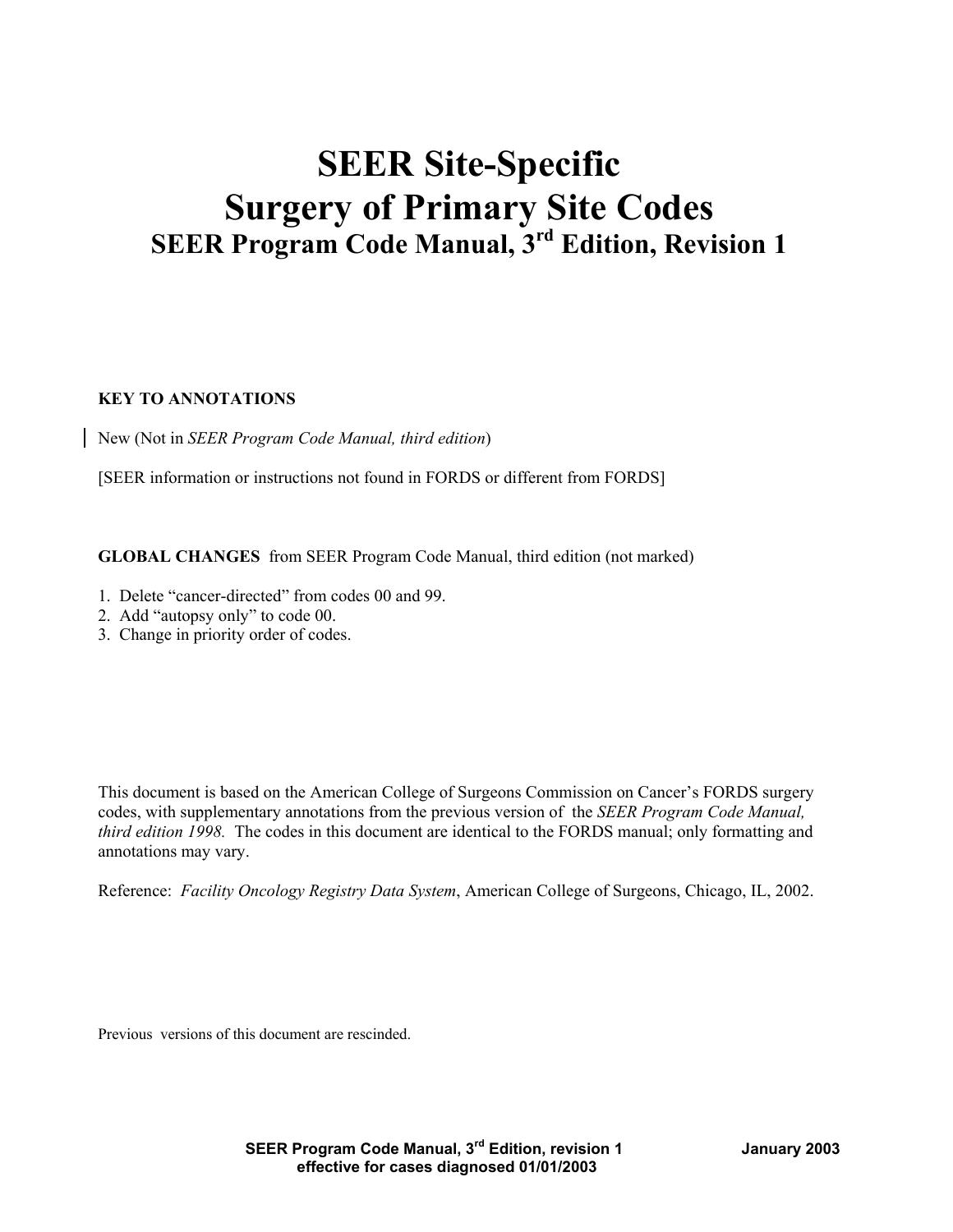# **ORAL CAVITY**

#### **Lip C00.0–C00.9, Base of Tongue C01.9, Other Parts of Tongue C02.0–C02.9, Gum C03.0–C03.9, Floor of Mouth C04.0–C04.9, Palate C05.0–C05.9, Other Parts of Mouth C06.0–C06.9**

(Except for M-9750, 9760–9764, 9800–9820, 9826, 9831–9920, 9931–9964, 9980–9989)

## **Codes**

- 00 None; no surgery of primary site; autopsy ONLY
	- 10 Local tumor destruction, NOS
	- 11 Photodynamic therapy (PDT)
	- 12 Electrocautery; fulguration (includes use of hot forceps for tumor destruction)
	- 13 Cryosurgery
	- 14 Laser

*No specimen sent to pathology from surgical events 10–14.* 

#### 20 Local tumor excision, NOS

- 26 Polypectomy
- 27 Excisional biopsy

#### Any combination of 20 or 26–27 WITH

 [SEER Guideline: the following codes INCLUDE local tumor excision, polypectomy or excisional biopsy]

- 21 Photodynamic therapy (PDT)
- 22 Electrocautery
- 23 Cryosurgery
- 24 Laser ablation
- 25 Laser excision

*Specimen sent to pathology from surgical events 20–27.*  [SEER Guideline: Codes 20-27 include shave and wedge resection]

#### 30 Wide excision, NOS

#### **Code 30 includes:**

 Hemiglossectomy Partial glossectomy

## 40 Radical excision of tumor, NOS

- 41 Radical excision of tumor ONLY
- 42 Combination of 41 WITH resection in continuity with mandible (marginal, segmental, hemi-, or total resection)
- 43 Combination of 41 WITH resection in continuity with maxilla (partial, subtotal, or total resection)

 [SEER Guideline: in continuity with or "en bloc" means that all of the tissues were removed during the same procedure, but not necessarily in a single specimen]

*Codes 40–43 include: Total glossectomy Radical glossectomy* 

- 90 Surgery, NOS
- 99 Unknown if surgery performed; death certificate ONLY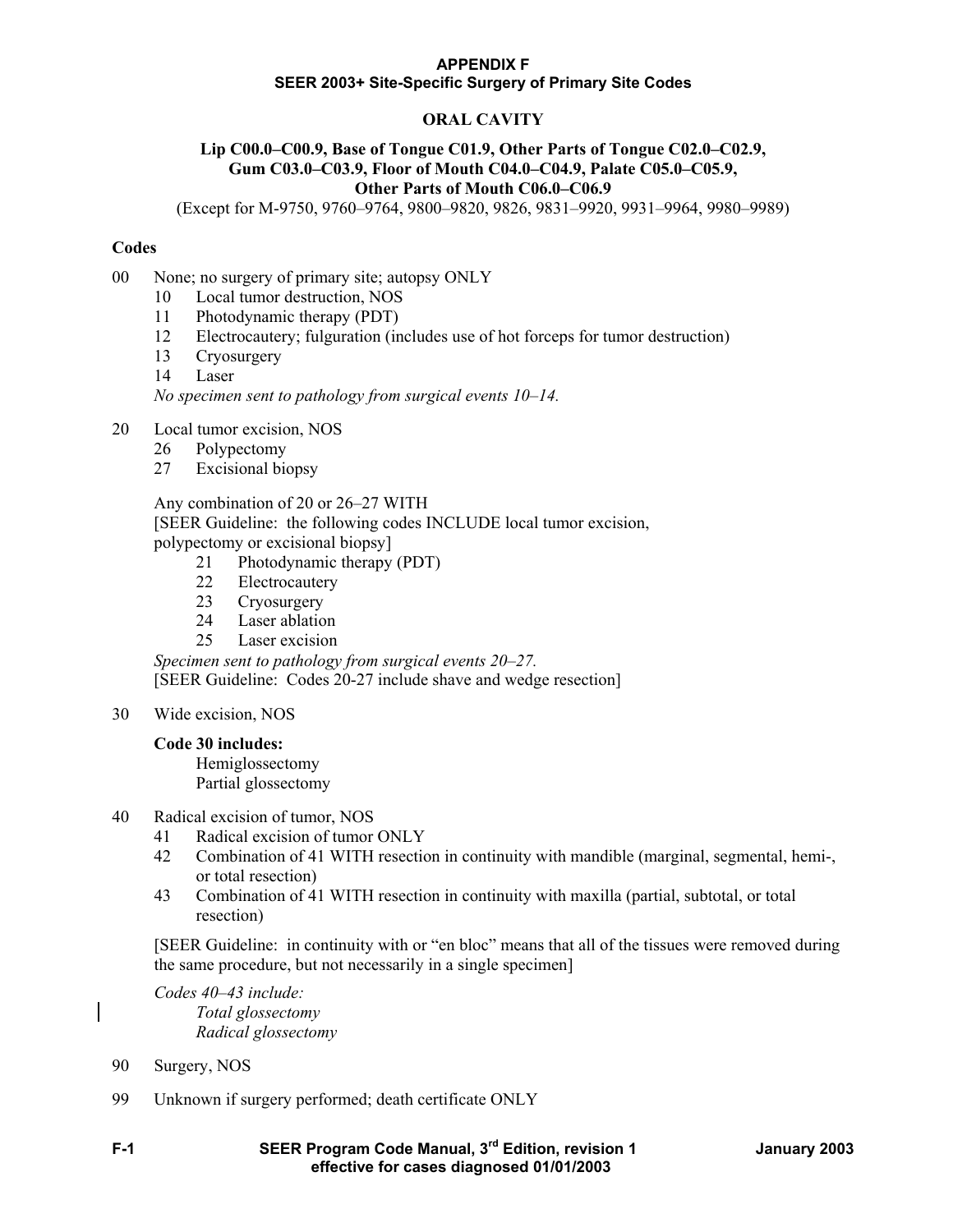# **PAROTID AND OTHER UNSPECIFIED GLANDS**

#### **Parotid Gland C07.9, Major Salivary Glands C08.0–C08.9**

(Except for M-9750, 9760–9764, 9800–9820, 9826, 9831–9920, 9931–9964, 9980–9989)

#### **Codes**

- 00 None; no surgery of primary site; autopsy ONLY
- 10 Local tumor destruction, NOS
	- 11 Photodynamic therapy (PDT)
	- 12 Electrocautery; fulguration (includes use of hot forceps for tumor destruction)
	- 13 Cryosurgery
	- 14 Laser

*No specimen sent to pathology from surgical events 10–14.* 

- 20 Local tumor excision, NOS
	- 26 Polypectomy
	- 27 Excisional biopsy

 Any combination of 20 or 26–27 WITH [SEER Guideline: the following codes INCLUDE local tumor excision,

polypectomy or excisional biopsy]

- 21 Photodynamic therapy (PDT)
- 22 Electrocautery
- 23 Cryosurgery<br>24 Laser ablatio
- Laser ablation
- 25 Laser excision

*Specimen sent to pathology from surgical events 20–27.* 

- 30 Less than total parotidectomy, NOS; less than total removal of major salivary gland, NOS
	- 31 Facial nerve spared
	- 32 Facial nerve sacrificed
	- 33 Superficial lobe ONLY
		- 34 Facial nerve spared
		- 35 Facial nerve sacrificed
	- 36 Deep lobe (Total)

[SEER Guideline: with or without superficial lobe]

- 37 Facial nerve spared
- 38 Facial nerve sacrificed
- 40 Total parotidectomy, NOS; total removal of major salivary gland, NOS
	- 41 Facial nerve spared
	- 42 Facial nerve sacrificed
- 50 Radical parotidectomy, NOS; radical removal of major salivary gland, NOS
	- 51 WITHOUT removal of temporal bone
	- 52 WITH removal of temporal bone
	- 53 WITH removal of overlying skin (requires graft or flap coverage)
	- 80 Parotidectomy, NOS
	- 90 Surgery, NOS
	- 99 Unknown if surgery performed; death certificate ONLY
	- **F-2 SEER Program Code Manual, 3rd Edition, revision 1 January 2003 effective for cases diagnosed 01/01/2003**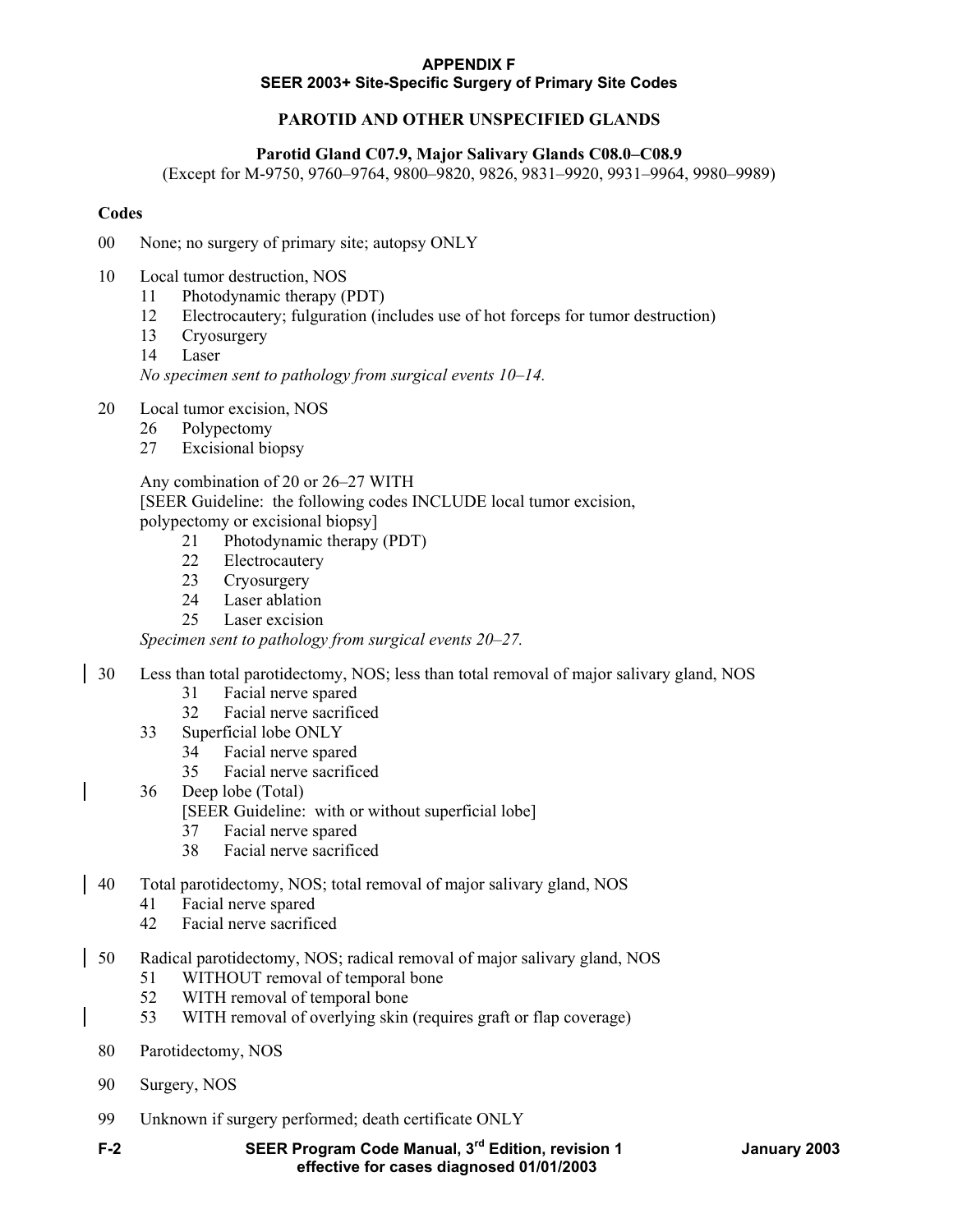# **PHARYNX**

# **Tonsil C09.0–C09.9, Oropharynx C10.0–C10.9, Nasopharynx C11.0–C11.9 Pyriform Sinus C12.9, Hypopharynx C13.0–C13.9, Pharynx C14.0**

(Except for M-9750, 9760–9764, 9800–9820, 9826, 9831–9920, 9931–9964, 9980–9989)

## **Codes**

00 None; no surgery of primary site; autopsy ONLY

- 10 Local tumor destruction, NOS
	- 11 Photodynamic therapy (PDT)
	- 12 Electrocautery; fulguration (includes use of hot forceps for tumor destruction)
	- 13 Cryosurgery
	- 14 Laser
	- 15 Stripping

*No specimen sent to pathology from surgical events 10–15.* 

- 20 Local tumor excision, NOS
	- 26 Polypectomy
	- 27 Excisional biopsy

Any combination of 20 or 26–27 WITH

[SEER Guideline: the following codes INCLUDE local tumor excision,

- polypectomy or excisional biopsy]
	- 21 Photodynamic therapy (PDT)
	- 22 Electrocautery
	- 23 Cryosurgery
	- 24 Laser ablation
	- 25 Laser excision
	- 28 Stripping

*Specimens sent to pathology from surgical events 20–28.* 

## 30 Pharyngectomy, NOS

- 31 Limited/partial pharyngectomy; tonsillectomy, bilateral tonsillectomy
- 32 Total pharyngectomy
- 40 Pharyngectomy WITH laryngectomy OR removal of contiguous bone tissue, NOS (does NOT include total mandibular resection)

 [SEER Guideline: code 40 includes mandibulectomy (marginal, segmental, hemi-, and/or laryngectomy) NOS]

[SEER Guideline: contiguous bone tissue refers to the mandible]

- 41 WITH laryngectomy (laryngopharyngectomy)
- 42 WITH bone [mandibulectomy]
- 43 WITH both 41 and 42
- 50 Radical pharyngectomy (includes total mandibular resection), NOS
	- 51 WITHOUT laryngectomy
	- 52 WITH laryngectomy
- 90 Surgery, NOS
- 99 Unknown if surgery performed; death certificate ONLY
-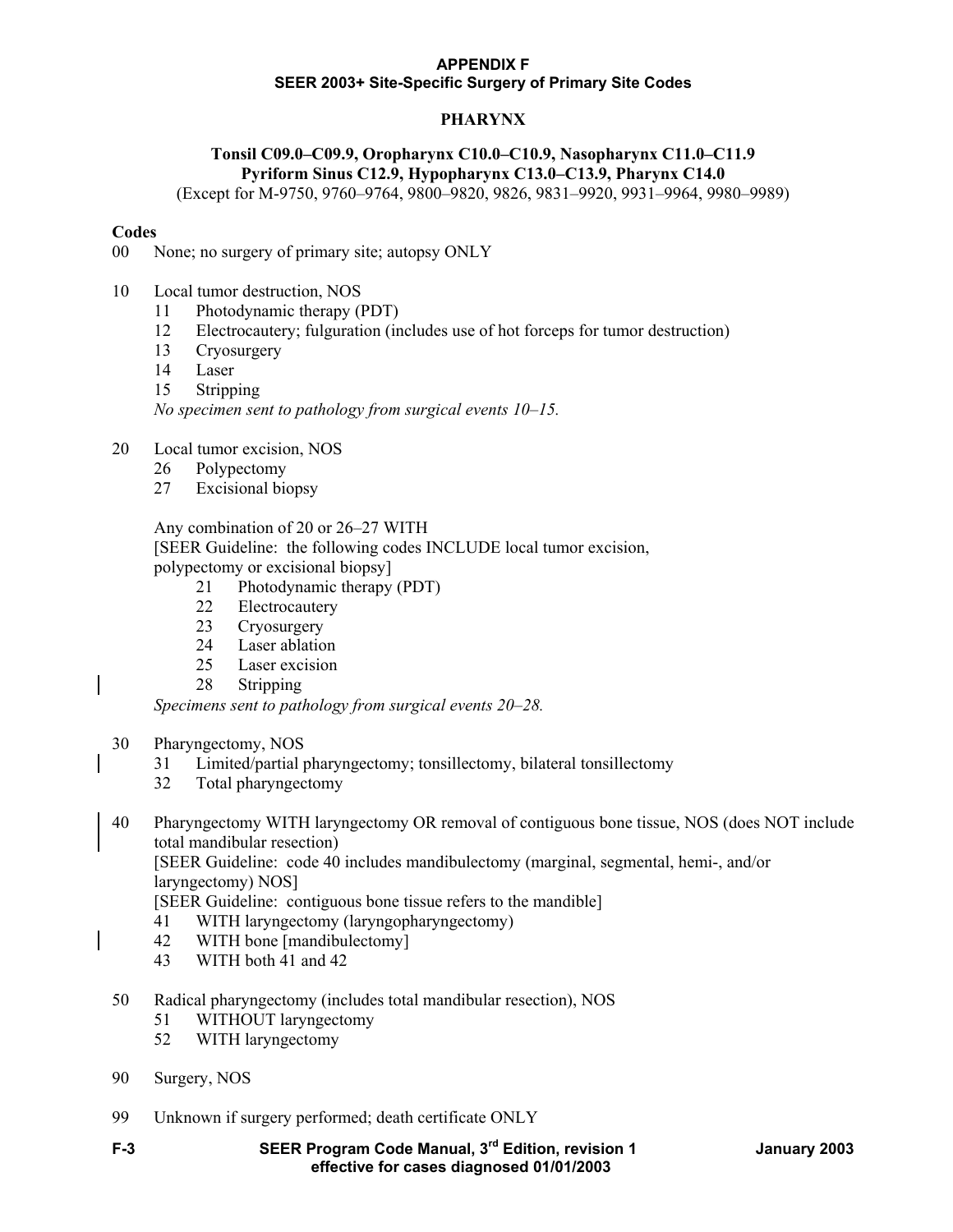# **ESOPHAGUS**

## **C15.0–C15.9**

(Except for M-9750, 9760–9764, 9800–9820, 9826, 9831–9920, 9931–9964, 9980–9989)

#### **Codes**

00 None; no surgery of primary site; autopsy ONLY

- 10 Local tumor destruction, NOS
	- 11 Photodynamic therapy (PDT)
	- 12 Electrocautery; fulguration (includes use of hot forceps for tumor destruction)
	- 13 Cryosurgery
	- 14 Laser

*No specimen sent to pathology from surgical events 10–14.* 

- 20 Local tumor excision, NOS
	- 26 Polypectomy
	- 27 Excisional biopsy

 Any combination of 20 or 26–27 WITH [SEER Guideline: the following codes INCLUDE local tumor excision, polypectomy or excisional biopsy]

- 21 Photodynamic therapy (PDT)
- 22 Electrocautery
- 23 Cryosurgery
- 24 Laser ablation
- 25 Laser excision

*Specimen sent to pathology from surgical events 20–27.* 

- 30 Partial esophagectomy
- 40 Total esophagectomy, NOS
- 50 Esophagectomy, NOS WITH laryngectomy and/or gastrectomy, NOS [SEER Guideline: esophagectomy may be partial, total, or NOS]
	- 51 WITH laryngectomy
	- 52 WITH gastrectomy, NOS
		- 53 Partial gastrectomy
		- 54 Total gastrectomy
	- 55 Combination of 51 WITH any of 52–54
- 80 Esophagectomy, NOS
- 90 Surgery, NOS
- 99 Unknown if surgery performed; death certificate ONLY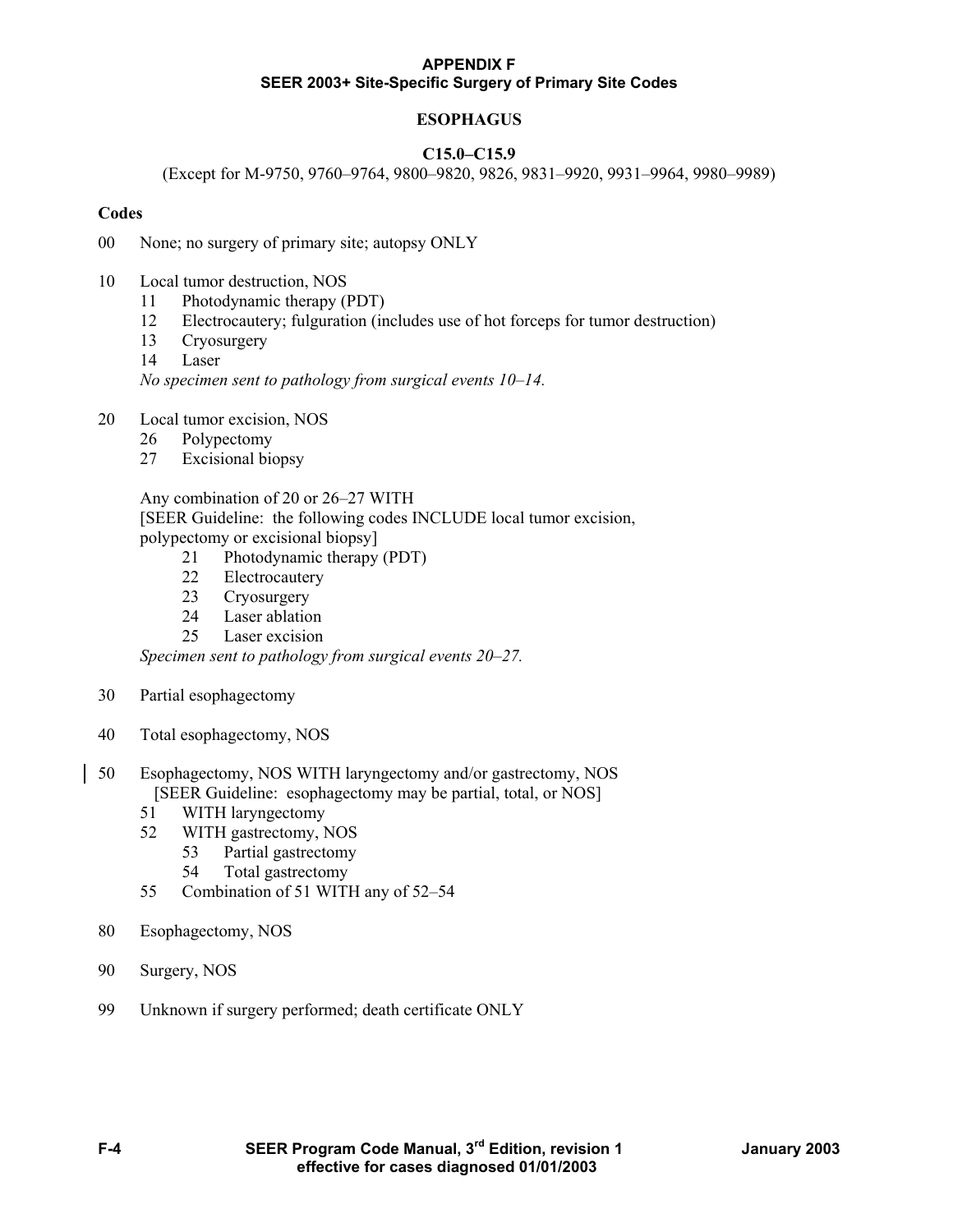# **STOMACH**

## **C16.0–C16.9**

(Except for M-9750, 9760–9764, 9800–9820, 9826, 9831–9920, 9931–9964, 9980–9989)

#### **Codes**

00 None; no surgery of primary site; autopsy ONLY

- 10 Local tumor destruction, NOS
	- 11 Photodynamic therapy (PDT)
	- 12 Electrocautery; fulguration (includes use of hot forceps for tumor destruction)
	- 13 Cryosurgery
	- 14 Laser

*No specimen sent to pathology from surgical events 10–14.* 

- 20 Local tumor excision, NOS
	- 26 Polypectomy
	- 27 Excisional biopsy

 Any combination of 20 or 26–27 WITH [SEER Guideline: the following codes INCLUDE local tumor excision, polypectomy or excisional biopsy]

- 21 Photodynamic therapy (PDT)
- 22 Electrocautery
- 23 Cryosurgery
- 24 Laser ablation
- 25 Laser excision

*Specimen sent to pathology from surgical events 20–27.* 

- 30 Gastrectomy, NOS (partial, subtotal, hemi-)
	- 31 Antrectomy, lower (distal-less than 40% of stomach)\*\*\*
	- 32 Lower (distal) gastrectomy (partial, subtotal, hemi-)
	- 33 Upper (proximal) gastrectomy (partial, subtotal, hemi-)

*Code 30 includes:* 

 *Partial gastrectomy, including a sleeve resection of the stomach Billroth I: anastomosis to duodenum (duodenostomy) Billroth II: anastomosis to jejunum (jejunostomy)* 

- 40 Near-total or total gastrectomy, NOS
	- 41 Near-total gastrectomy
	- 42 Total gastrectomy

*A total gastrectomy may follow a previous partial resection of the stomach.* 

- 50 Gastrectomy, NOS WITH removal of a portion of esophagus
	- 51 Partial or subtotal gastrectomy
	- 52 Near total or total gastrectomy

*Codes 50–52 are used for gastrectomy resection when only portions of esophagus are included in procedure.* 

**F-5 SEER Program Code Manual, 3rd Edition, revision 1 January 2003 effective for cases diagnosed 01/01/2003**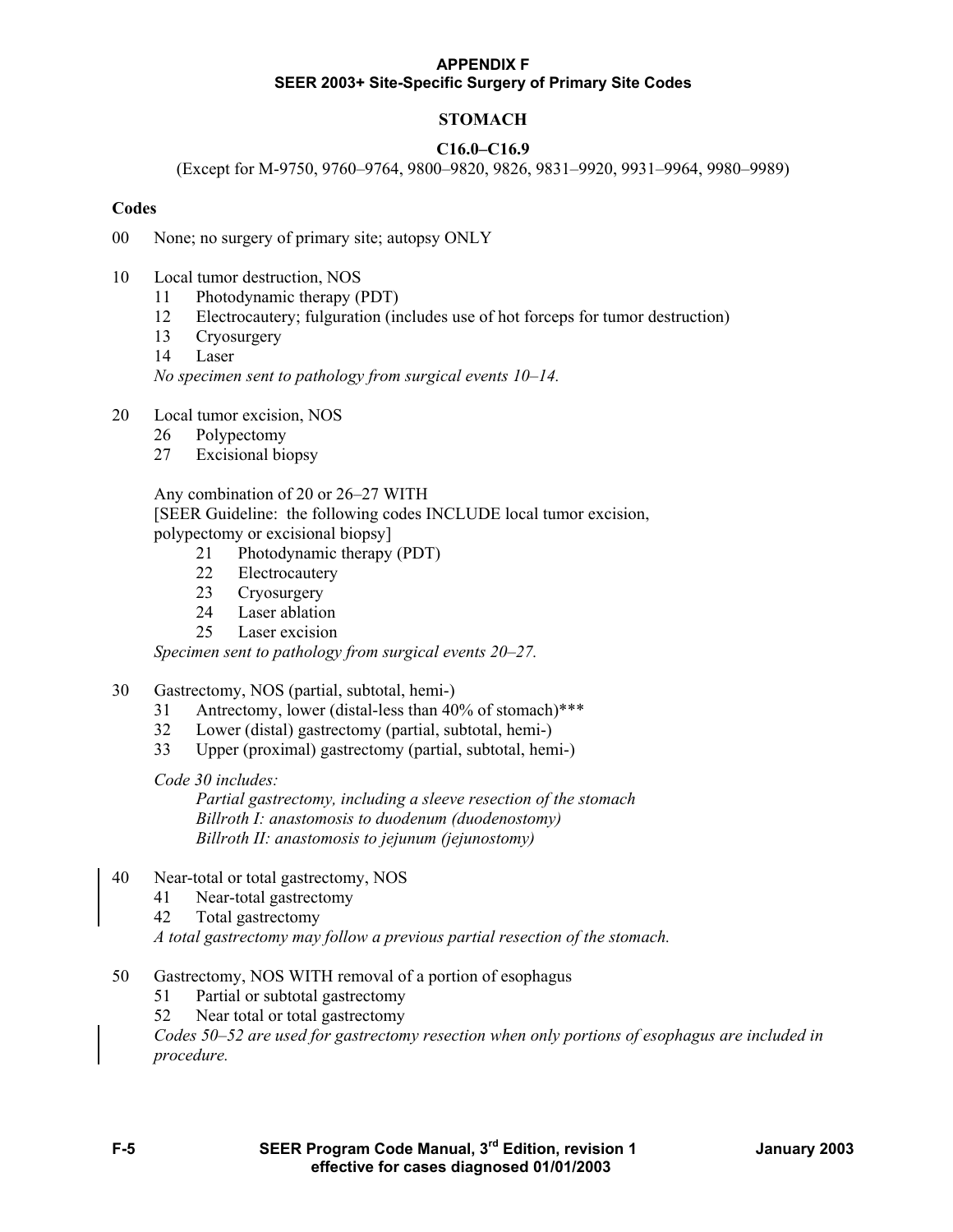## **STOMACH, continued C16.0–C16.9**

- 60 Gastrectomy with a resection in continuity with the resection of other organs, NOS\*\*\*
	- 61 Partial or subtotal gastrectomy, in continuity with the resection of other organs\*\*\*
		- 62 Near total or total gastrectomy, in continuity with the resection of other organs\*\*\*
		- 63 Radical gastrectomy, in continuity with the resection of other organs\*\*\*

*Codes 60–63 are used for gastrectomy resections with organs other than esophagus. Portions of esophagus may or may not be included in the resection.* 

[SEER Guideline: codes 60-63 may include omentectomy]

 [SEER Guideline: in continuity with or "en bloc" means that all of the tissues were removed during the same procedure, but not necessarily in a single specimen]

- 80 Gastrectomy, NOS
- 90 Surgery, NOS
- 99 Unknown if surgery performed; death certificate ONLY

<sup>\*\*\*</sup> Incidental splenectomy NOT included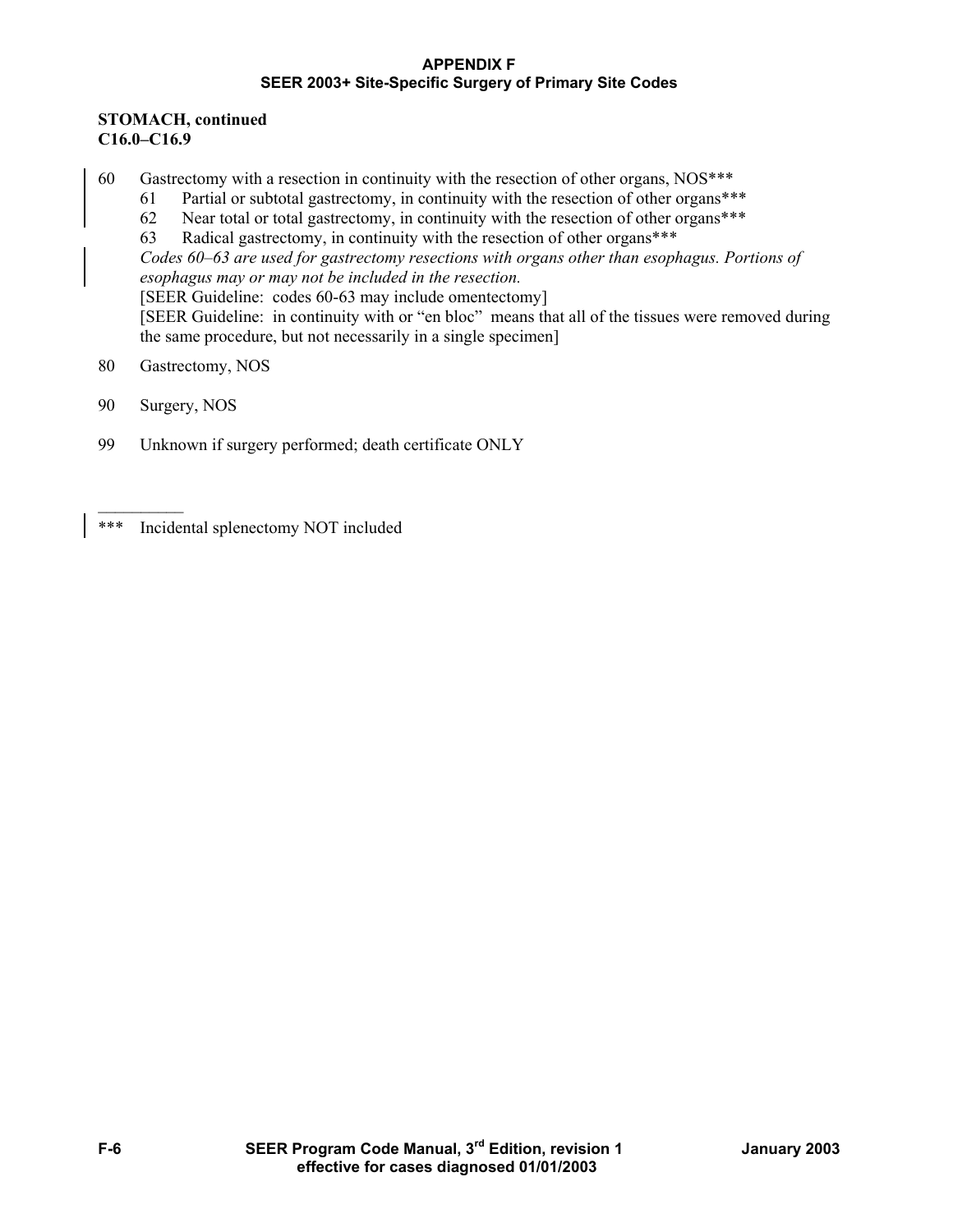# **COLON**

## **C18.0–C18.9**

(Except for M-9750, 9760–9764, 9800–9820, 9826, 9831–9920, 9931–9964, 9980–9989)

**Code** removal/surgical ablation of single or multiple liver metastases under the data item *Surgical Procedure of Other Site*.

#### **Codes**

00 None; no surgery of primary site; autopsy ONLY

- 10 Local tumor destruction, NOS
	- 11 Photodynamic therapy (PDT)
	- 12 Electrocautery; fulguration (includes use of hot forceps for tumor destruction)
	- 13 Cryosurgery
	- 14 Laser

*No specimen sent to pathology from surgical events 10–14.* 

#### 20 Local tumor excision, NOS

- 27 Excisional biopsy
- 26 Polypectomy, NOS
- 28 Polypectomy-endoscopic
- 29 Polypectomy-surgical excision

 Any combination of 20 or 26–29 WITH [SEER Guideline: the following codes INCLUDE local tumor excision, polypectomy (NOS, endoscopic or surgical excision) or excisional biopsy]

- 21 Photodynamic therapy (PDT)
- 22 Electrocautery
- 23 Cryosurgery
- 24 Laser ablation
- 25 Laser excision

*Specimen sent to pathology from surgical events 20–29.* 

30 Partial colectomy, [but less than hemicolectomy] segmental resection 32 Plus resection of contiguous organ; example: small bowel, bladder

[SEER Guideline: codes 30-31 include but are not limited to: appendectomy (for an appendix primary only), enterocolectomy, ileocolectomy, partial colectomy, NOS, partial resection of transverse colon and flexures, segmental resection, e.g., cecectomy, sigmoidectomy]

- 40 Subtotal colectomy/hemicolectomy [or greater (but less than total); right or left colectomy] (total right or left colon and a portion of transverse colon)
	- 41 Plus resection of contiguous organ; example: small bowel, bladder
- 50 Total colectomy (removal of colon from cecum to the rectosigmoid junction; may include a portion of the rectum)
	- 51 Plus resection of contiguous organ; example: small bowel, bladder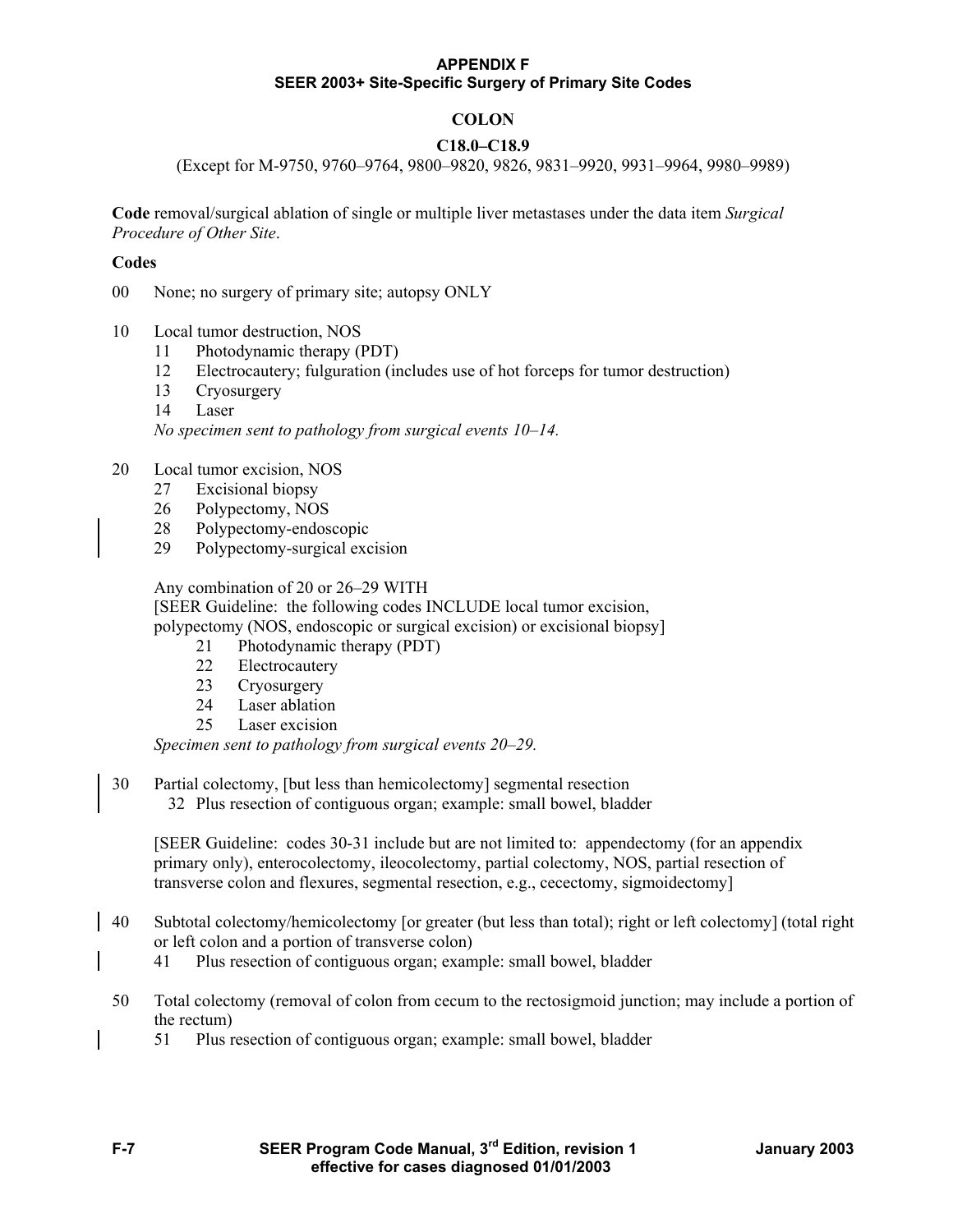## **COLON, continued C18.0–C18.9**

- 60 Total proctocolectomy (removal of colon from cecum to the rectosigmoid junction, including the entire rectum) [SEER Guideline: commonly used for familial polyposis or polyposis coli] 61 Plus resection of contiguous organ; example: small bowel, bladder
- 70 Colectomy or coloproctotectomy with resection of contiguous organ(s), NOS (where there is not enough information to code 32, 41, 51, or 61)

*Code 70 includes any colectomy (partial, hemicolectomy, or total) WITH a resection of any other organs in continuity with the primary site. Other organs may be partially or totally removed. Other organs may include, but are not limited to, oophorectomy, partial proctectomy, rectal mucosectomy, or pelvic exenteration.* 

[SEER Guideline: in continuity with or "en bloc" means that all of the tissues were removed during the same procedure, but not necessarily in a single specimen]

- 80 Colectomy, NOS
- 90 Surgery, NOS
- 99 Unknown if surgery performed; death certificate ONLY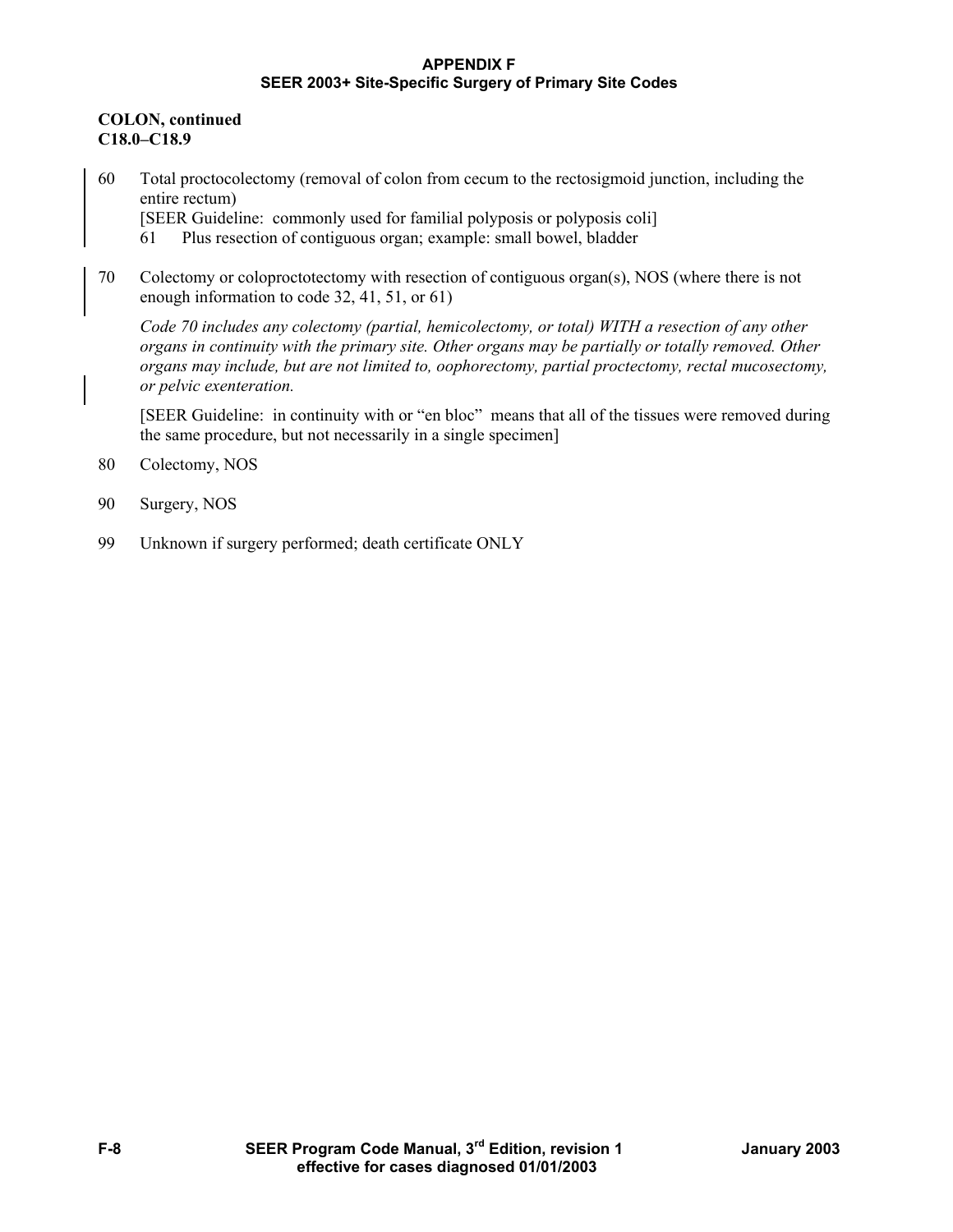## **RECTOSIGMOID**

#### **C19.9**

(Except for M-9750, 9760–9764, 9800–9820, 9826, 9831–9920, 9931–9964, 9980–9989)

**Code** removal/surgical ablation of single or multiple liver metastases under the data item *Surgical Procedure of Other Site*.

#### **Codes**

00 None; no surgery of primary site; autopsy ONLY

- 10 Local tumor destruction, NOS
	- 11 Photodynamic therapy (PDT)
	- 12 Electrocautery; fulguration (includes use of hot forceps for tumor destruction)
	- 13 Cryosurgery
	- 14 Laser ablation

*No specimen sent to pathology from surgical events 10–14.* 

- 20 Local tumor excision, NOS
	- 26 Polypectomy
	- 27 Excisional biopsy

#### Combination of 20 or 26–27 WITH

[SEER Guideline: the following codes INCLUDE local tumor excision, polypectomy or excisional biopsy]

- 21 Photodynamic therapy (PDT)
- 22 Electrocautery
- 23 Cryosurgery
- 24 Laser ablation
- 25 Laser excision

*Specimen sent to pathology from surgical events 20–27.* 

- 30 Wedge or segmental resection; partial proctosigmoidectomy, NOS
	- 31 Plus resection of contiguous organs; example: small bowel, bladder

*Procedures coded 30 include, but are not limited to:* 

 *Anterior resection Hartmann operation Low anterior resection (LAR) Partial colectomy, NOS Rectosigmoidectomy, NOS Sigmoidectomy* 

- 40 Pull through WITH sphincter preservation (colo-anal anastomosis) [SEER Guideline: Procedures coded 40 include but are not limited to: Altemeier's operation, Duhamel's operation, Soave's submucosal resection, Swenson's operation, Turnbull's operation.]
- 50 Total proctectomy

 [SEER Guideline: Procedures coded 50 include but are not limited to: abdominoperineal resection (A & P resection), anterior/posterior resection (A/P resection)/Miles' operation, Rankin's operation]

- 51 Total colectomy [removal of the colon from cecum to rectosigmoid or portion of rectum]
-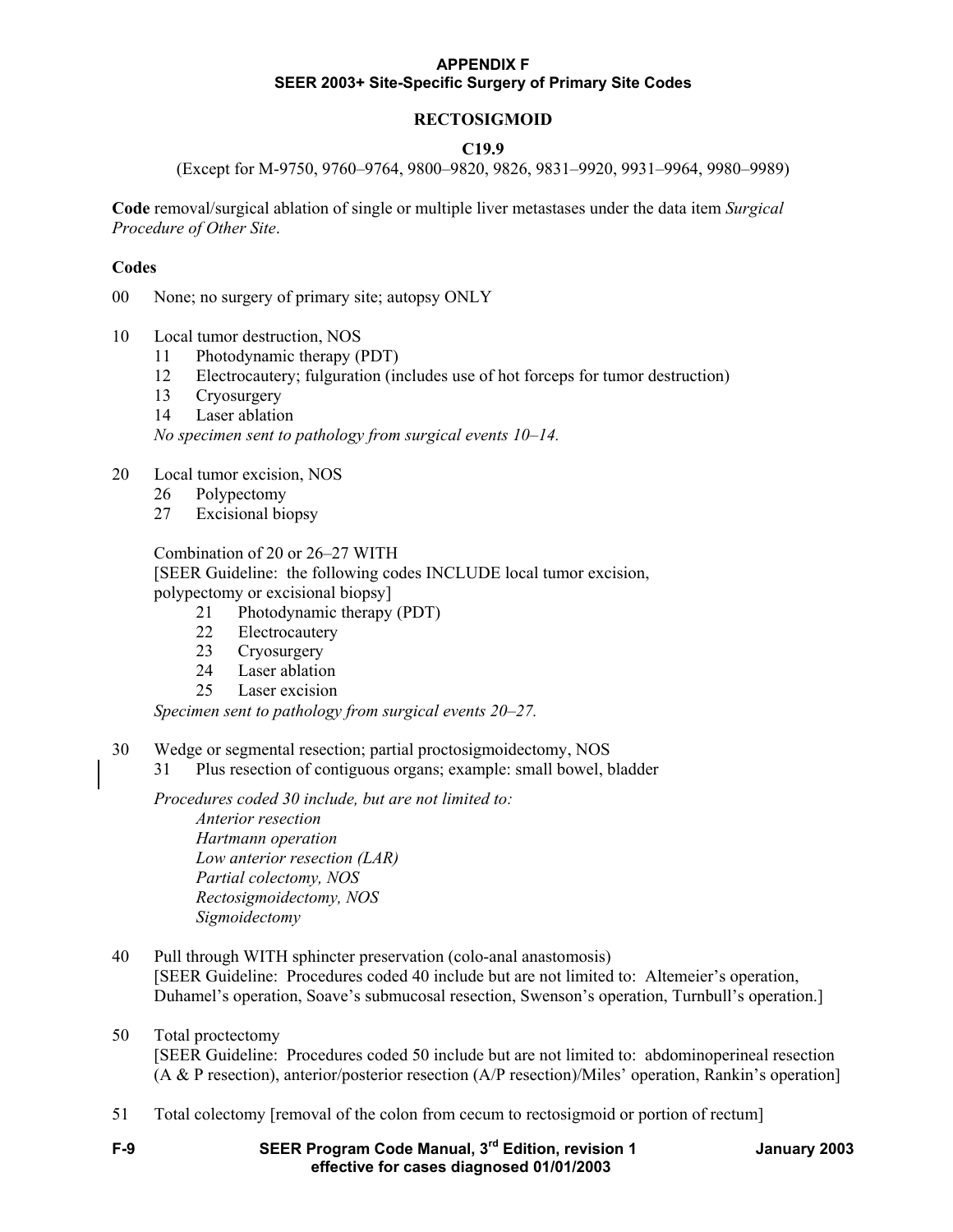## **RECTOSIGMOID, continued C19.9**

- 55 Total colectomy WITH ileostomy, NOS
	- 56 Ileorectal reconstruction
	- 57 Total colectomy WITH other pouch; example: Koch pouch
- 60 Total proctocolectomy, NOS [combination of 50 and 51]
	- 65 Total proctocolectomy WITH ileostomy, NOS
	- 66 Total proctocolectomy WITH ileostomy and pouch

*Removal of the colon from cecum to the rectosigmoid or a portion of the rectum.* 

- 70 Colectomy or proctocolectomy resection in continuity with other organs; pelvic exenteration [SEER Guideline: Procedures that may be part of an en bloc resection include, but are not limited to: an oophorectomy and a rectal mucosectomy. Code 70 includes any colectomy (partial, hemicolectomy or total) with an en bloc resection of any other organs. There may be partial or total removal of other organs in continuity with the primary.] [SEER Guideline: in continuity with or "en bloc" means that all of the tissues were removed during the same procedure, but not necessarily in a single specimen]
- 80 Colectomy, NOS; Proctectomy, NOS
- 90 Surgery, NOS
- 99 Unknown if surgery performed; death certificate ONLY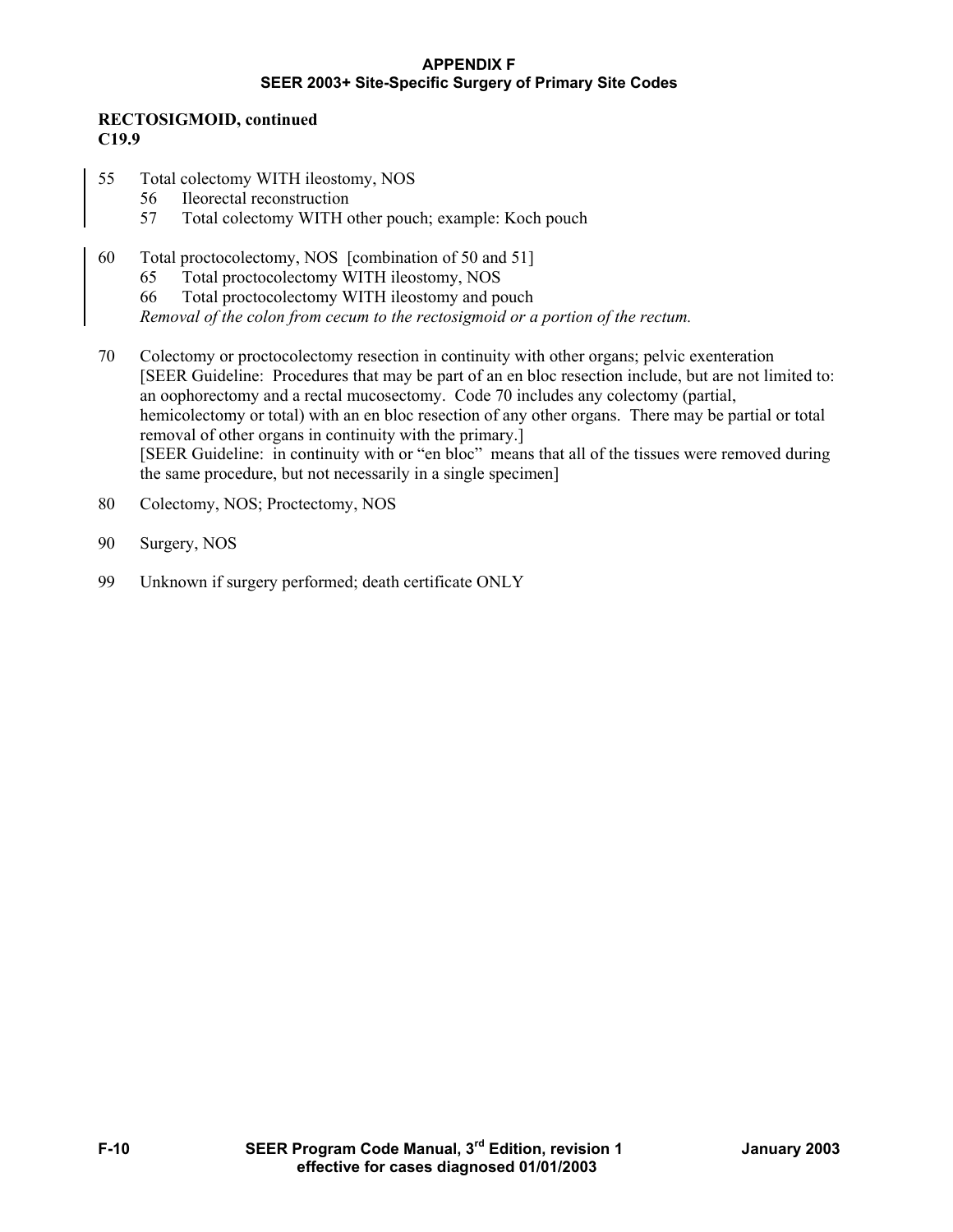## **RECTUM**

#### **C20.9**

(Except for M-9750, 9760–9764, 9800–9820, 9826, 9831–9920, 9931–9964, 9980–9989)

**Code** removal/surgical ablation of single or multiple liver metastases under the data item *Surgical Procedure of Other Site*.

#### **Codes**

00 None; no surgery of primary site; autopsy ONLY

- 10 Local tumor destruction, NOS
	- 11 Photodynamic therapy (PDT)
	- 12 Electrocautery; fulguration (includes use of hot forceps for tumor destruction)
	- 13 Cryosurgery
	- 14 Laser

*No specimen sent to pathology from surgical events 10-14.* 

- 20 Local tumor excision, NOS
	- 27 Excisional biopsy
	- 26 Polypectomy

 Any combination of 20 or 26–27 WITH [SEER Guideline: the following codes INCLUDE local tumor excision, polypectomy or excisional biopsy]

- 21 Photodynamic therapy (PDT)
- 22 Electrocautery
- 23 Cryosurgery
- 24 Laser ablation
- 25 Laser excision
- 28 Curette and fulguration

*Specimen sent to pathology from surgical events 20–28.* 

30 Wedge or segmental resection; partial proctectomy, NOS

*Procedures coded 30 include, but are not limited to: Anterior resection Hartmann's operation Low anterior resection (LAR) Transsacral rectosigmoidectomy* 

- 40 Pull through WITH sphincter preservation (coloanal anastomosis) [SEER Guideline: Procedures coded 40 include but are not limited to: Altemeier's operation, Duhamel's operation, Soave's submucosal resection, Swenson's operation, Turnbull's operation.]
- 50 Total proctectomy

*Procedure coded 50 includes, but is not limited to: Abdominoperineal resection (Miles Procedure)*  [SEER Guideline: also called anterior/posterior (A/P) resection/Miles' operation, Rankin's operation]

60 Total proctocolectomy, NOS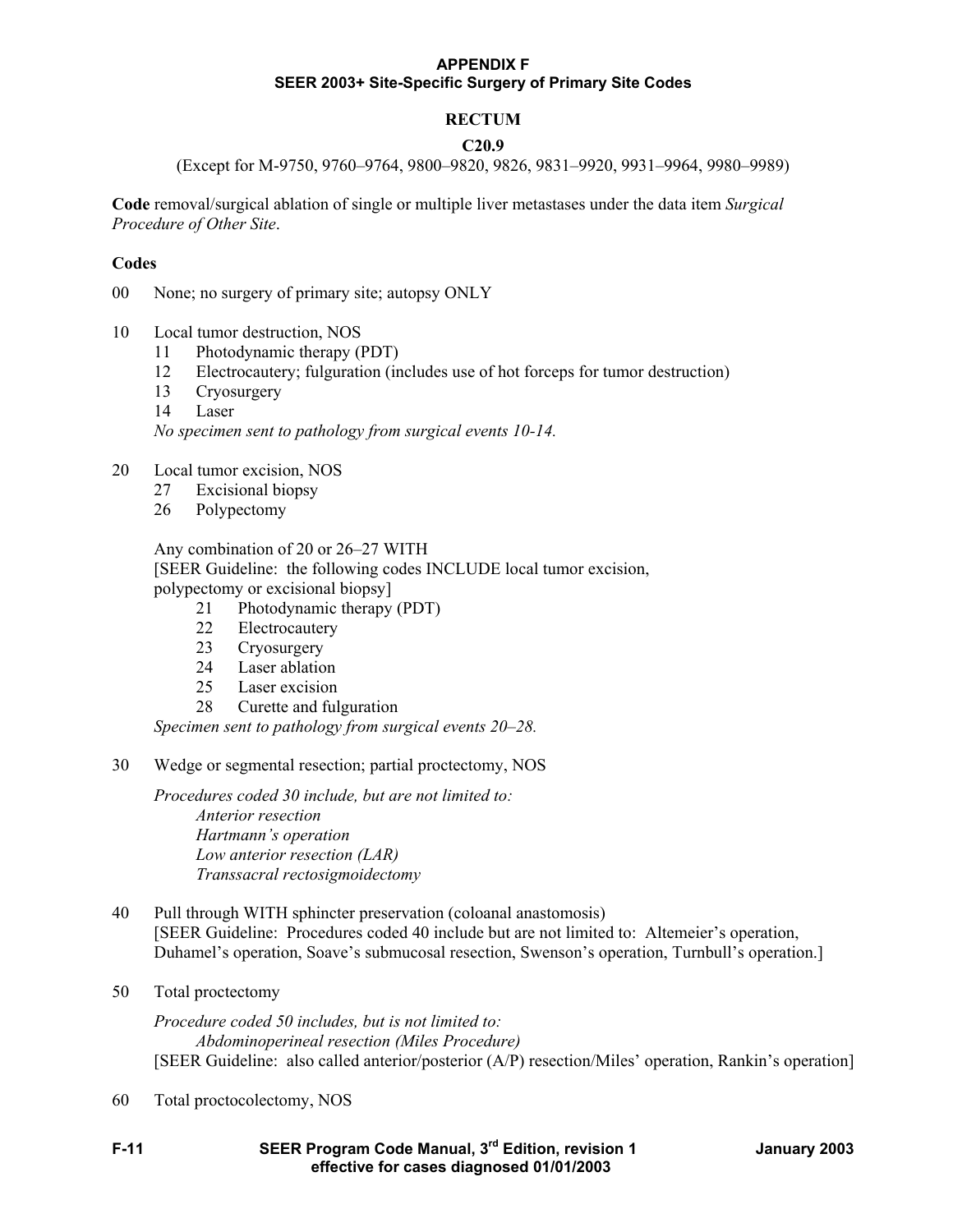## **RECTUM, continued C20.9**

- 70 Proctectomy or proctocolectomy with resection in continuity with other organs; pelvic exenteration [SEER Guideline: in continuity with or "en bloc" means that all of the tissues were removed during the same procedure, but not necessarily in a single specimen]
- 80 Proctectomy, NOS
- 90 Surgery, NOS
- 99 Unknown if surgery performed; death certificate ONLY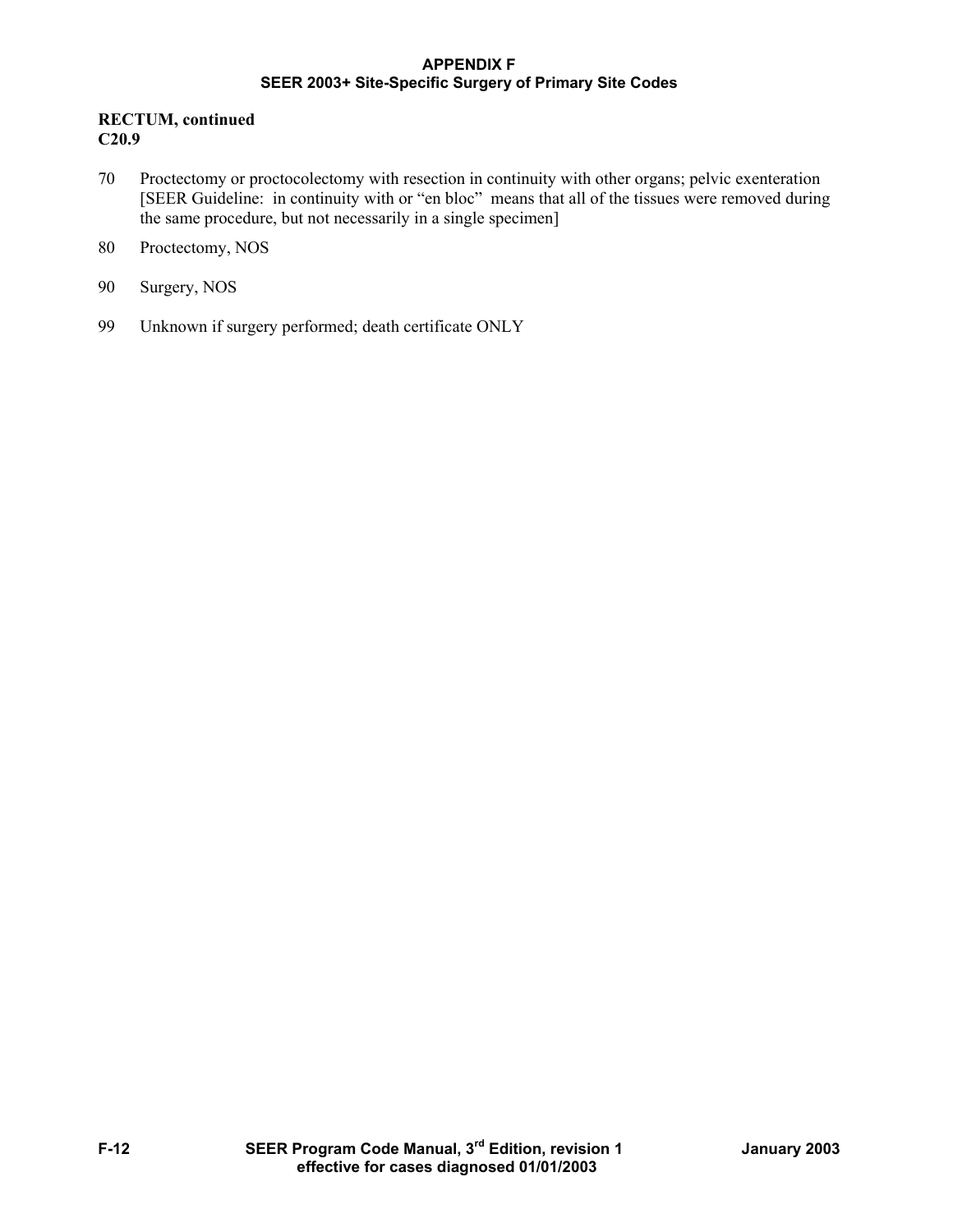# **ANUS**

## **C21.0–C21.8**

(Except for M-9750, 9760–9764, 9800–9820, 9826, 9831–9920, 9931–9964, 9980–9989)

#### **Codes**

00 None; no surgery of primary site; autopsy ONLY

- 10 Local tumor destruction, NOS
	- 11 Photodynamic therapy (PDT)
	- 12 Electrocautery; fulguration (includes use of hot forceps for tumor destruction)
	- 13 Cryosurgery
	- 14 Laser
	- 15 Thermal Ablation

*No specimen sent to pathology from surgical events 10–15.* 

- 20 Local tumor excision, NOS
	- 26 Polypectomy
	- 27 Excisional biopsy

 Any combination of 20 or 26–27 WITH [SEER Guideline: the following codes INCLUDE local tumor excision, polypectomy or excisional biopsy]

- 21 Photodynamic therapy (PDT)
- 22 Electrocautery
- 23 Cryosurgery
- 24 Laser ablation
- 25 Laser excision

*Specimen sent to pathology from surgical events 20–27.*  [SEER Guideline: margins of resection may have microscopic involvement]

#### 60 Abdominal perineal resection, NOS (APR; Miles procedure)

- 61 APR and sentinel node excision
- 62 APR and unilateral inguinal lymph node dissection
- 63 APR and bilateral inguinal lymph node dissection
- 90 Surgery, NOS
- 99 Unknown if surgery performed; death certificate ONLY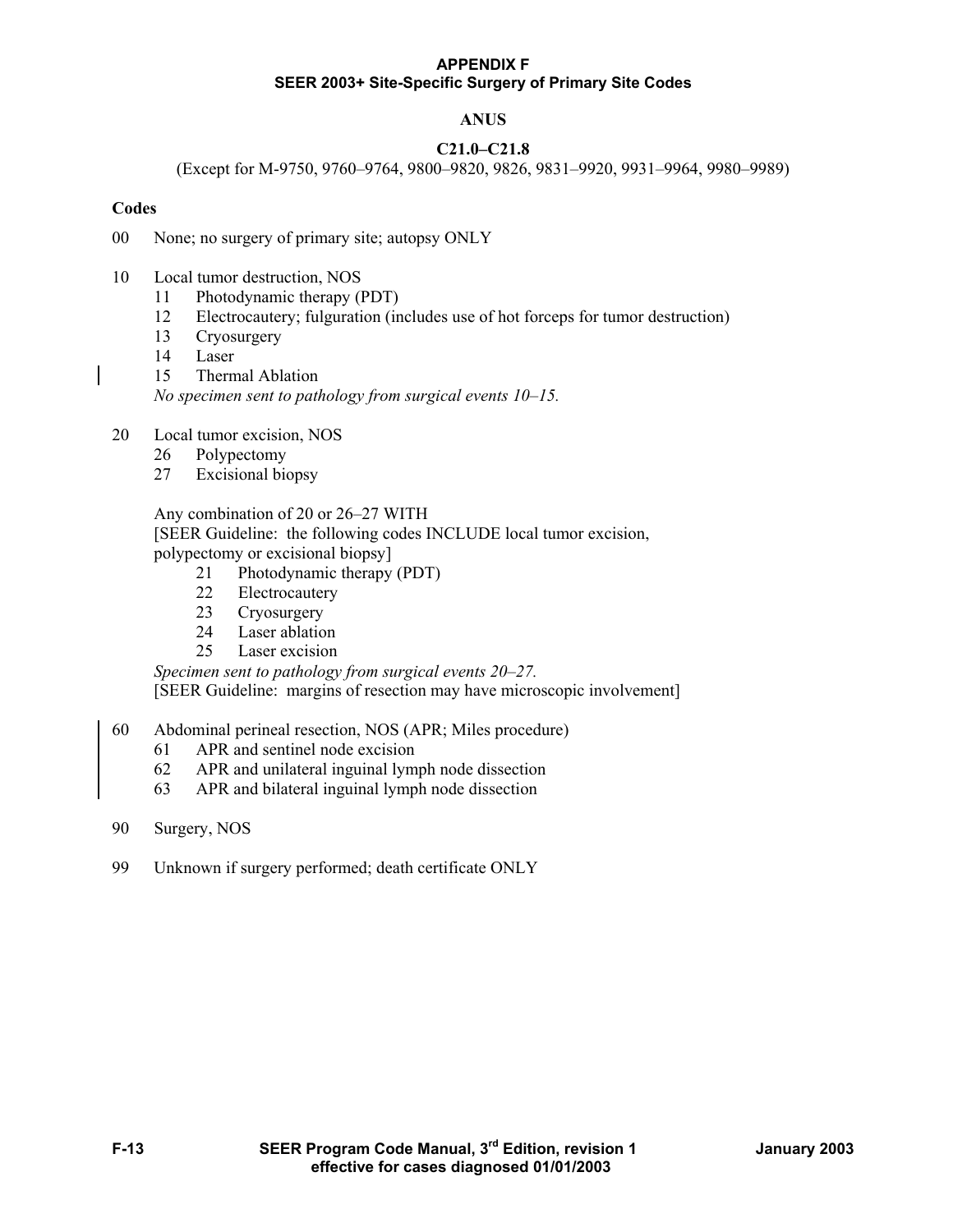# **LIVER AND INTRAHEPATIC BILE DUCTS**

## **C22.0–C22.1**

(Except for M-9750, 9760–9764, 9800–9820, 9826, 9831–9920, 9931–9964, 9980–9989)

## **Codes**

- 00 None; no surgery of primary site; autopsy ONLY
- 10 Local tumor destruction, NOS
	- 11 Photodynamic therapy (PDT)
	- 12 Electrocautery; fulguration (includes use of hot forceps for tumor destruction)
	- 13 Cryosurgery
	- 14 Laser
	- 15 Alcohol (Percutaneous Ethanol Injection-PEI)
	- 16 Heat-Radio-frequency ablation (RFA)
	- 17 Other (ultrasound, acetic acid)

*No specimen sent to pathology from surgical events 10–17.* 

#### 20 Wedge or segmental resection, NOS

- 21 Wedge resection
- 22 Segmental resection, NOS
	- 23 One
	- 24 Two
	- 25 Three
	- 26 Segmental resection AND local tumor destruction

*Specimen sent to pathology from surgical events 20–26.* 

- 30 Lobectomy, [simple or] NOS
	- 36 Right lobectomy
	- 37 Left lobectomy
	- 38 Lobectomy AND local tumor destruction
- 50 Extended lobectomy, NOS (extended: resection of a single lobe plus a segment of another lobe)
	- 51 Right lobectomy
	- 52 Left lobectomy
	- 59 Extended lobectomy AND local tumor destruction
- 60 Hepatectomy, NOS [formerly SEER code 80] 61 Total hepatectomy and transplant [formerly SEER code 70]
- 65 Excision of a bile duct (for an intra-hepatic bile duct primary only) [formerly SEER code 40] 66 Excision of a bile duct PLUS partial hepatectomy
- 75 Bile duct and hepatectomy WITH transplant
- 90 Surgery, NOS
- 99 Unknown if surgery performed; death certificate ONLY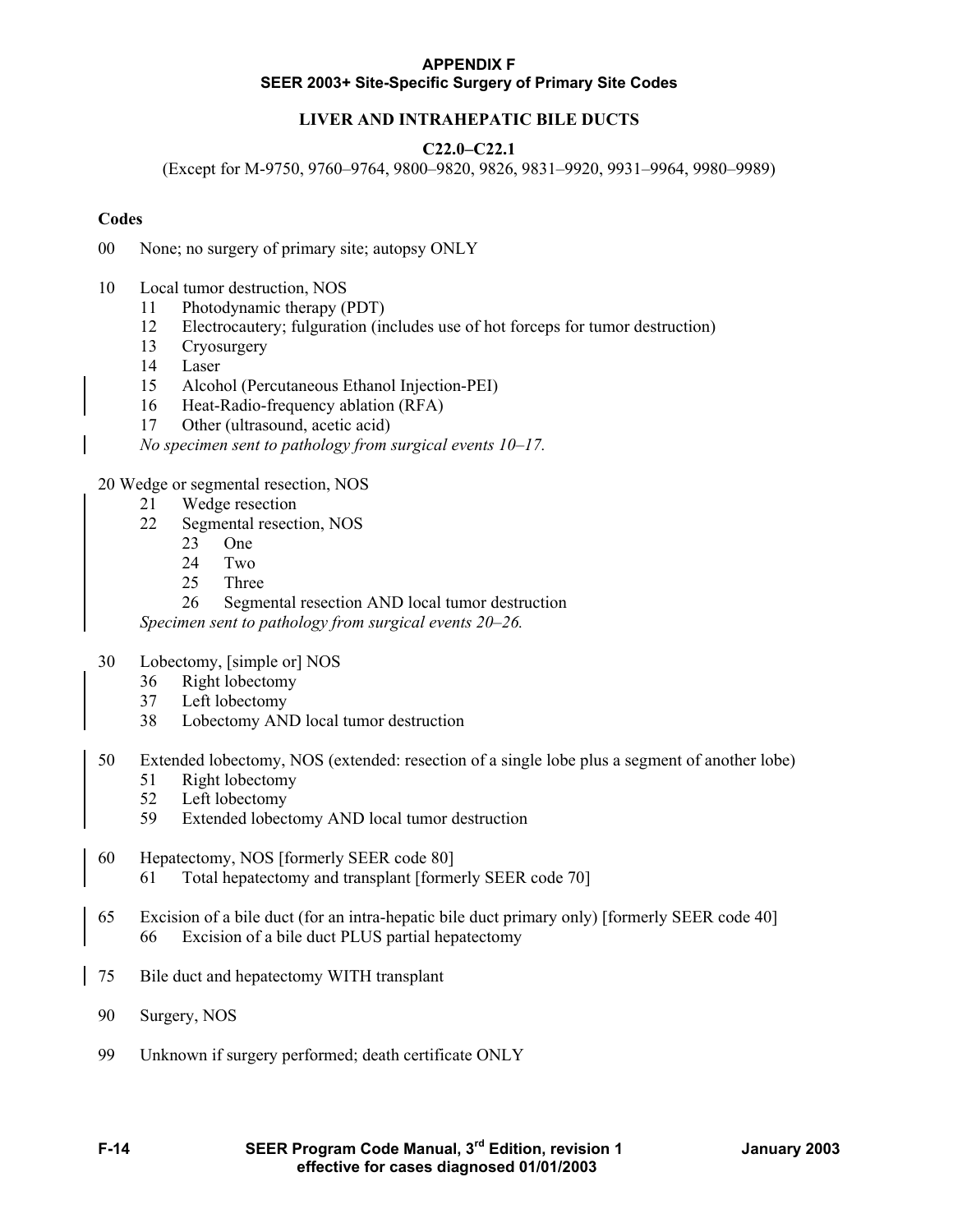# **PANCREAS**

## **C25.0–C25.9**

(Except for M-9750, 9760–9764, 9800–9820, 9826, 9831–9920, 9931–9964, 9980–9989)

#### **Codes**

- 00 None; no surgery of primary site; autopsy ONLY
- 25 Local excision of tumor, NOS [formerly SEER code 10]
- 30 Partial pancreatectomy, NOS; example: distal [formerly SEER code 20]
- 35 Local or partial pancreatectomy and duodenectomy [formerly SEER code 50]
	- 36 WITHOUT distal/partial gastrectomy [formerly SEER code 51 "without subtotal gastrectomy"]
		- 37 WITH partial gastrectomy (Whipple) [formerly SEER code 52 "with subtotal gastrectomy (Whipple)"]
- 40 Total pancreatectomy
- 60 Total pancreatectomy and subtotal gastrectomy or duodenectomy
- 70 Extended pancreatoduodenectomy
- 80 Pancreatectomy, NOS
- 90 Surgery, NOS
- 99 Unknown if surgery performed; death certificate ONLY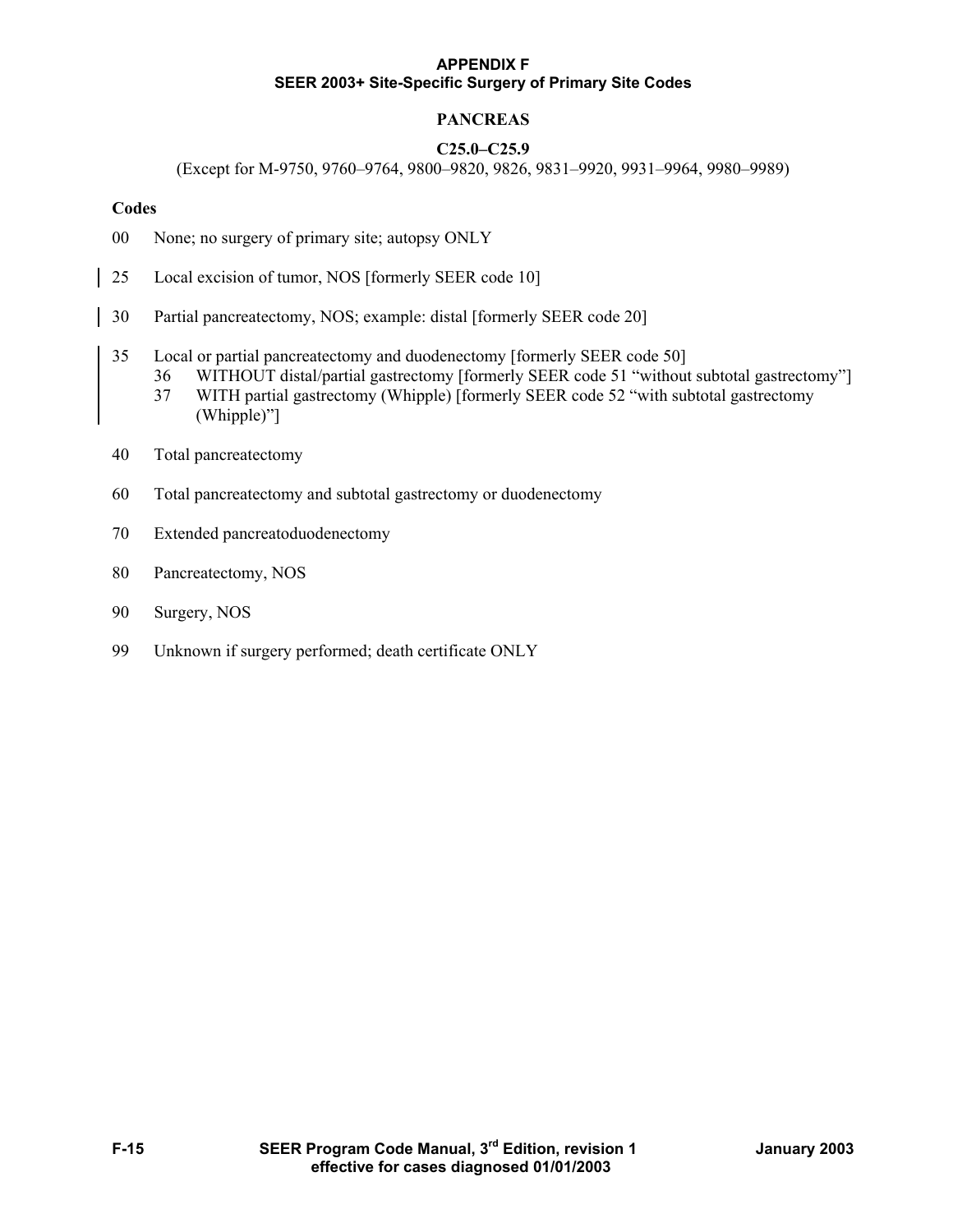# **LARYNX**

## **C32.0–C32.9**

(Except for M-9750, 9760–9764, 9800–9820, 9826, 9831–9920, 9931–9964, 9980–9989)

#### **Codes**

00 None; no surgery of primary site; autopsy ONLY

- 10 Local tumor destruction, NOS
	- 11 Photodynamic therapy (PDT)
	- 12 Electrocautery; fulguration (includes use of hot forceps for tumor destruction)
	- 13 Cryosurgery
	- 14 Laser
	- 15 Stripping

*No specimen sent to pathology from surgical events 10–15.* 

- 20 Local tumor excision, NOS
	- 26 Polypectomy
	- 27 Excisional biopsy

 Any combination of 20 or 26–27 WITH [SEER Guideline: the following codes INCLUDE local tumor excision, polypectomy or excisional biopsy]

- 21 Photodynamic therapy (PDT)
- 22 Electrocautery
- 23 Cryosurgery
- 24 Laser ablation
- 25 Laser excision
- 28 Stripping

*Specimen sent to pathology from surgical events 20–28.* 

- 30 Partial excision of the primary site, NOS; subtotal/partial laryngectomy NOS; hemilaryngectomy NOS
	- 31 Vertical laryngectomy
	- 32 Anterior commissure laryngectomy
	- 33 Supraglottic laryngectomy
- 40 Total or radical laryngectomy, NOS
	- 41 Total laryngectomy ONLY
	- 42 Radical laryngectomy ONLY
- 50 Pharyngolaryngectomy
- 80 Laryngectomy, NOS
- 90 Surgery, NOS
- 99 Unknown if surgery performed; death certificate ONLY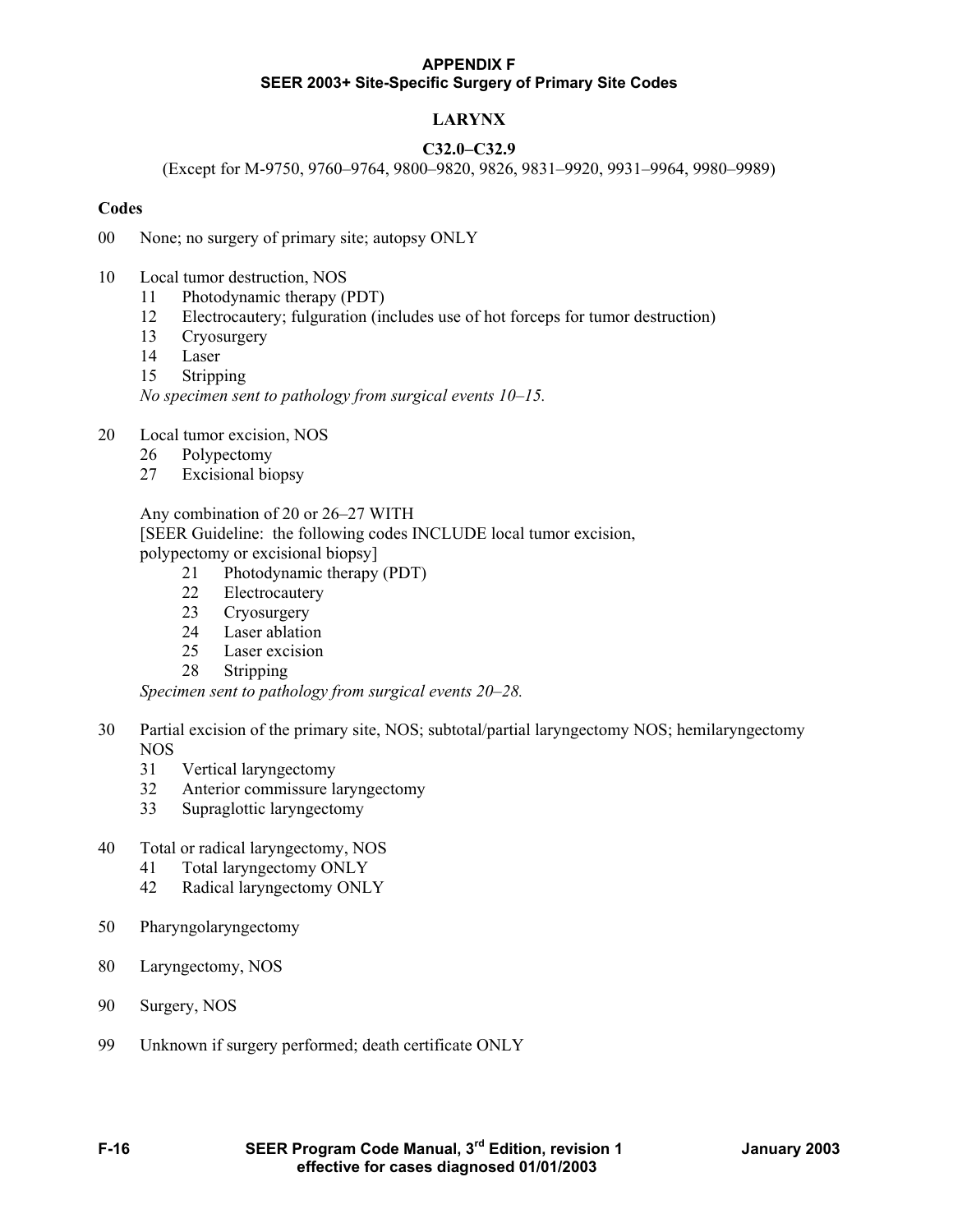## **LUNG**

## **C34.0–C34.9**

(Except for M-9750, 9760–9764, 9800–9820, 9826, 9831–9920, 9931–9964, 9980–9989)

#### **Codes**

- 00 None; no surgery of primary site; autopsy ONLY
- 19 Local tumor destruction or excision, NOS [formerly SEER code 10] *Unknown whether a specimen was sent to pathology for surgical events coded 19 (principally for cases diagnosed prior to January 1, 2003).*
- 15 Local tumor destruction, NOS
	- 12 Laser ablation or cryosurgery [formerly SEER code 12 = laser ablation or excision]
	- 13 Electrocautery; fulguration (includes use of hot forceps for tumor destruction) [formerly SEER code  $13$  = cautery; fulguration]

 *No specimen sent to pathology from surgical events 12–13 and 15.* 

- 20 Excision or resection of less than one lobe, NOS
	- 23 Excision, NOS [formerly SEER code 11 = Excision]
	- 24 Laser excision [formerly SEER code  $12$  = laser ablation or excision]
	- 25 Bronchial sleeve resection ONLY [formerly SEER code 14]
	- 21 Wedge resection
	- 22 Segmental resection, including lingulectomy

*Specimen sent to pathology from surgical events 20–25.* 

- 30 Resection of [at least one] lobe or bilobectomy, but less than the whole lung (partial pneumonectomy, NOS)
	- 33 Lobectomy WITH mediastinal lymph node dissection
- 45 Lobe or bilobectomy extended, NOS
	- 46 WITH chest wall
	- 47 WITH pericardium
	- 48 WITH diaphragm
- 55 Pneumonectomy, NOS [formerly SEER codes 40, 50, 51, 52, 53, 54] 56 WITH mediastinal lymph node dissection (radical pneumonectomy) *The mediastinal lymph node dissection should also be coded under Scope of Regional Lymph Node Surgery.*
- 65 Extended pneumonectomy 66 Extended pneumonectomy plus pleura or diaphragm
- 70 Extended radical pneumonectomy [SEER Guideline:an extended radical pneumonectomy is a radical pneumonectomy (including removal of mediastinal nodes) and the removal of other tissues or nodes] *The mediastinal lymph node dissection should also be coded under Scope of Regional Lymph Node Surgery.*
- 80 Resection of lung, NOS
- 90 Surgery, NOS
- 99 Unknown if surgery performed; death certificate ONLY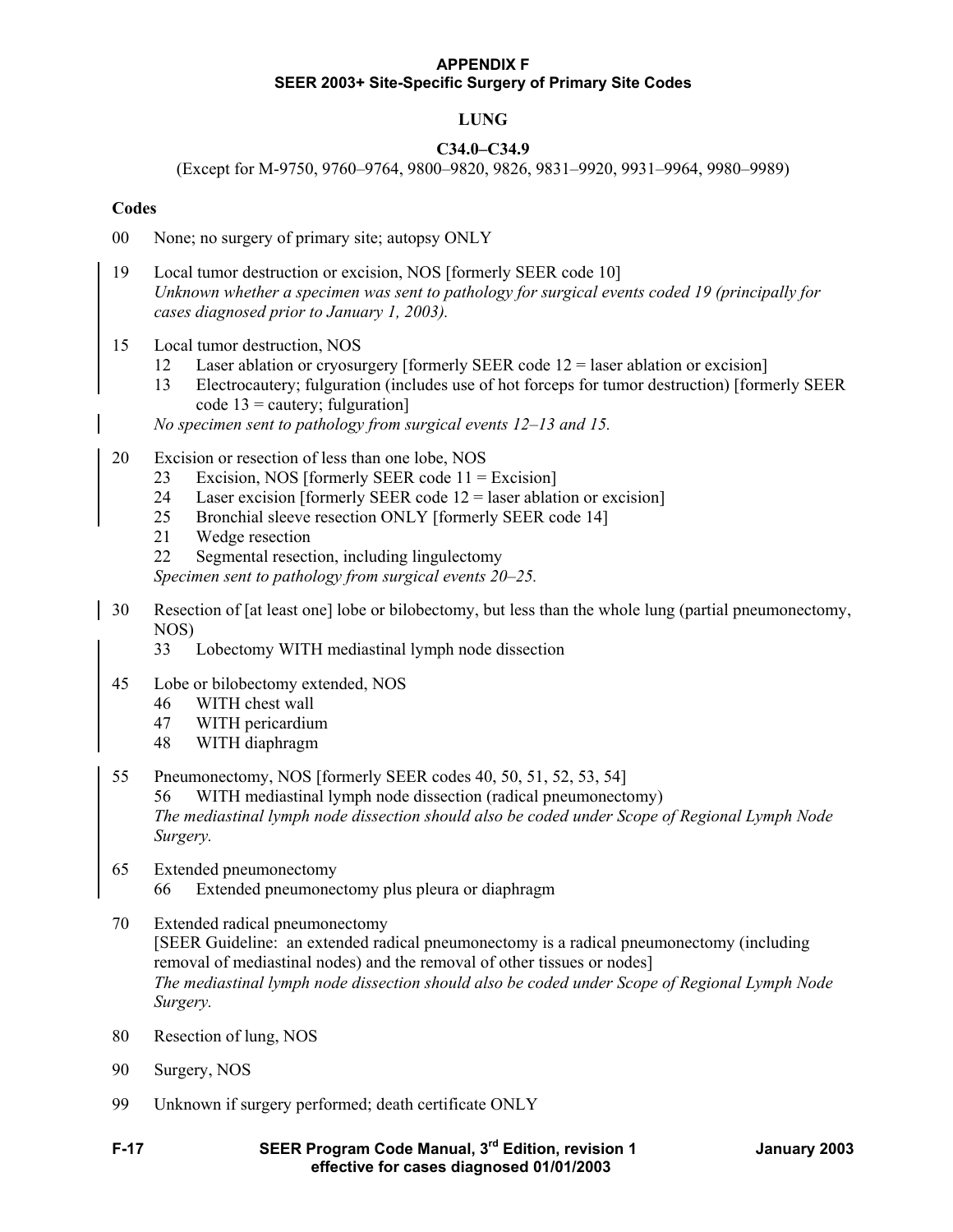# **HEMATOPOIETIC/RETICULOENDOTHELIAL/ IMMUNOPROLIFERATIVE/MYELOPROLIFERATIVE DISEASE C42.0, C42.1, C42.3, C42.4 for all histologies; M-9750, 9760–9764, 9800–9820, 9826, 9831–9920, 9931–9964, 9980–9989 for all sites**

## **Code**

98 All hematopoietic/reticuloendothelial/immunoproliferative/myeloproliferative disease sites and/or histologies, WITH or WITHOUT surgical treatment.

# 99 Death certificate only

*Surgical procedures for hematopoietic/reticuloendothelial/immunoproliferative/ myeloproliferative primaries are to be recorded using the data item Surgical Procedure of Other Site.*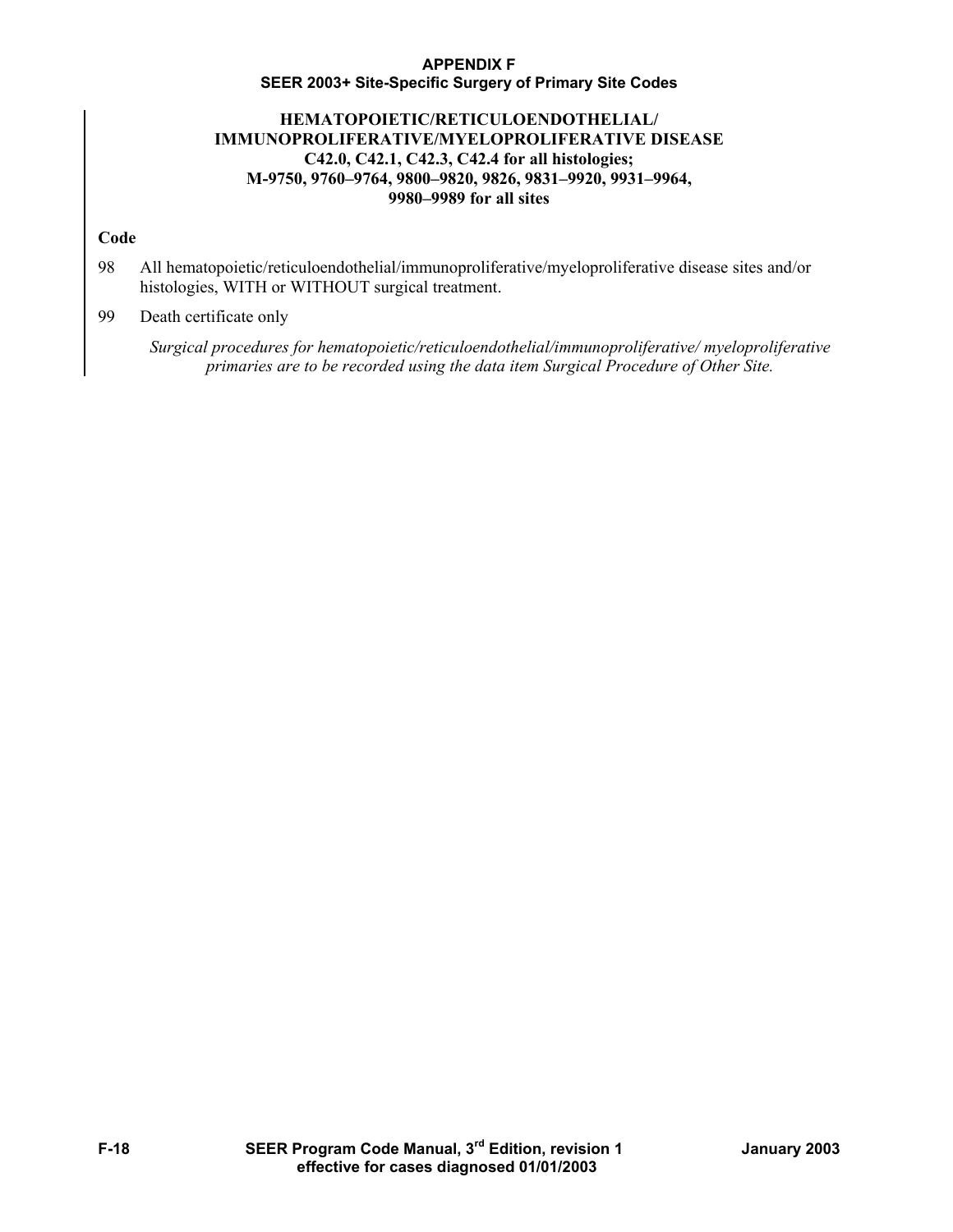## **BONES, JOINTS, AND ARTICULAR CARTILAGE C40.0–C41.9 PERIPHERAL NERVES AND AUTONOMIC NERVOUS SYSTEM C47.0–C47.9 CONNECTIVE, SUBCUTANEOUS, AND OTHER SOFT TISSUES C49.0–C49.9**

(Except for M-9750, 9760–9764, 9800–9820, 9826, 9831–9920, 9931–9964, 9980–9989)

## **Codes**

- 00 None; no surgery of primary site; autopsy ONLY
- 19 Local tumor destruction or excision, NOS [formerly SEER code 10 = local tumor destruction or excision—**requires review**]
- 15 Local tumor destruction [formerly SEER code 10 = local tumor destruction or excision**—requires review**] *No specimen sent to pathology from surgical event 15.*

25 Local excision

- 26 Partial resection [formerly SEER code  $20 =$  partial resection/internal hemipelvectomy (pelvis) **requires review**] *Specimen sent to pathology from surgical events 25–26.*
- 30 Radical excision or resection of lesion WITH limb salvage
- 40 Amputation of limb
	- 41 Partial amputation of limb
	- 42 Total amputation of limb

## 50 Major amputation, NOS

- 51 Forequarter, including scapula
- 52 Hindquarter, including ilium/hip bone
- 53 Hemipelvectomy, NOS
- 54 Internal hemipelvectomy [formerly SEER code 20 = partial resection/internal hemipelvectomy (pelvis)—**requires review**]
- 90 Surgery, NOS
- 99 Unknown if surgery performed; death certificate ONLY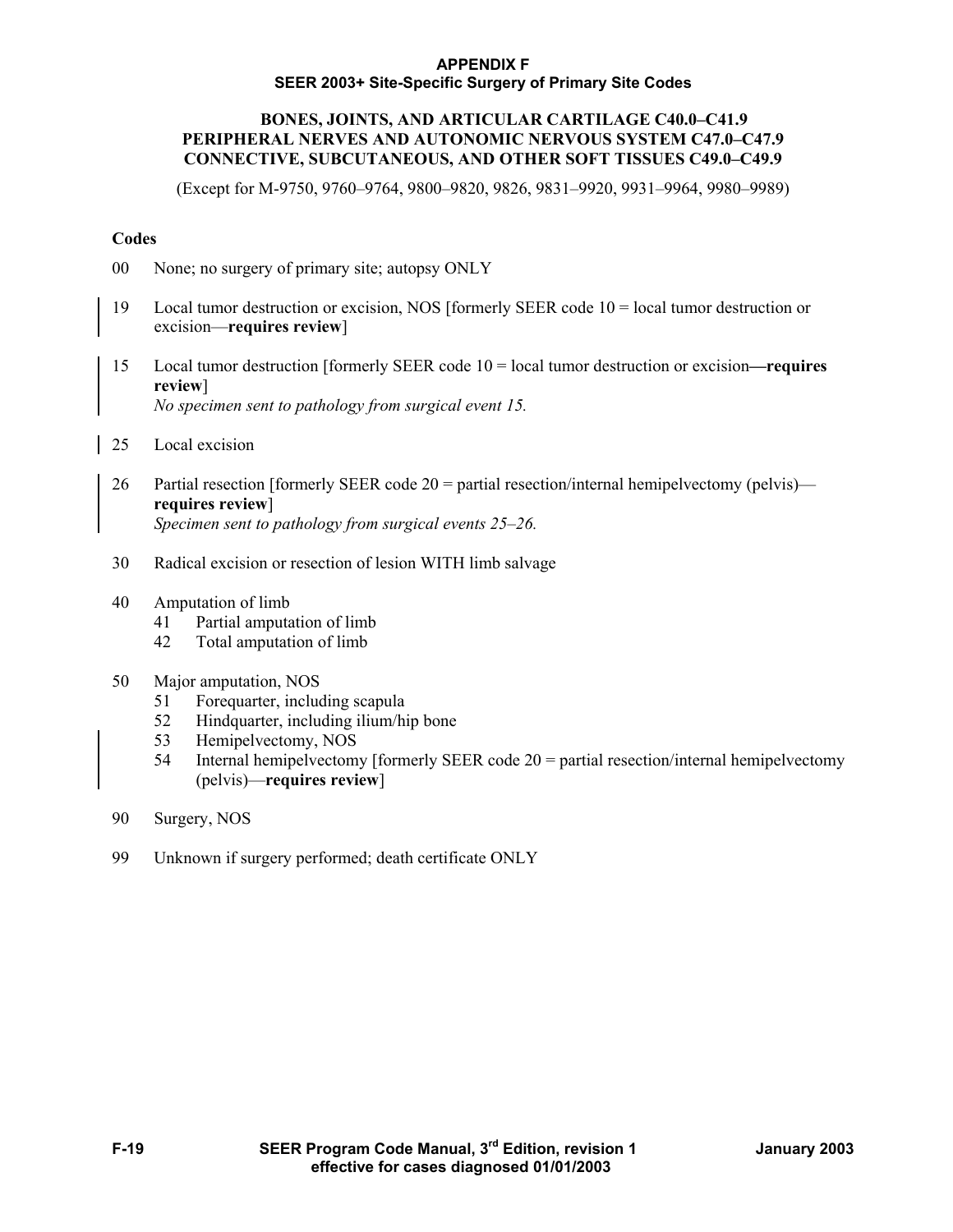# **SPLEEN**

# **C42.2**

(Except for M-9750, 9760–9764, 9800–9820, 9826, 9831–9920, 9931–9964, 9980–9989)

#### **Note: Lymph Nodes surgery codes have been moved to a separate scheme**

## **Codes**

00 None; no surgery of primary site; autopsy ONLY

- 19 Local tumor destruction, NOS [formerly SEER code 10 = local excision, destruction, NOS] *No specimen was sent to pathology for surgical events coded 19 (principally for cases diagnosed prior to January 1, 2003).*
- 21 Partial splenectomy
- 22 Total splenectomy
- 80 Splenectomy, NOS [formerly SEER code 20]
- 90 Surgery, NOS
- 99 Unknown if surgery performed; death certificate ONLY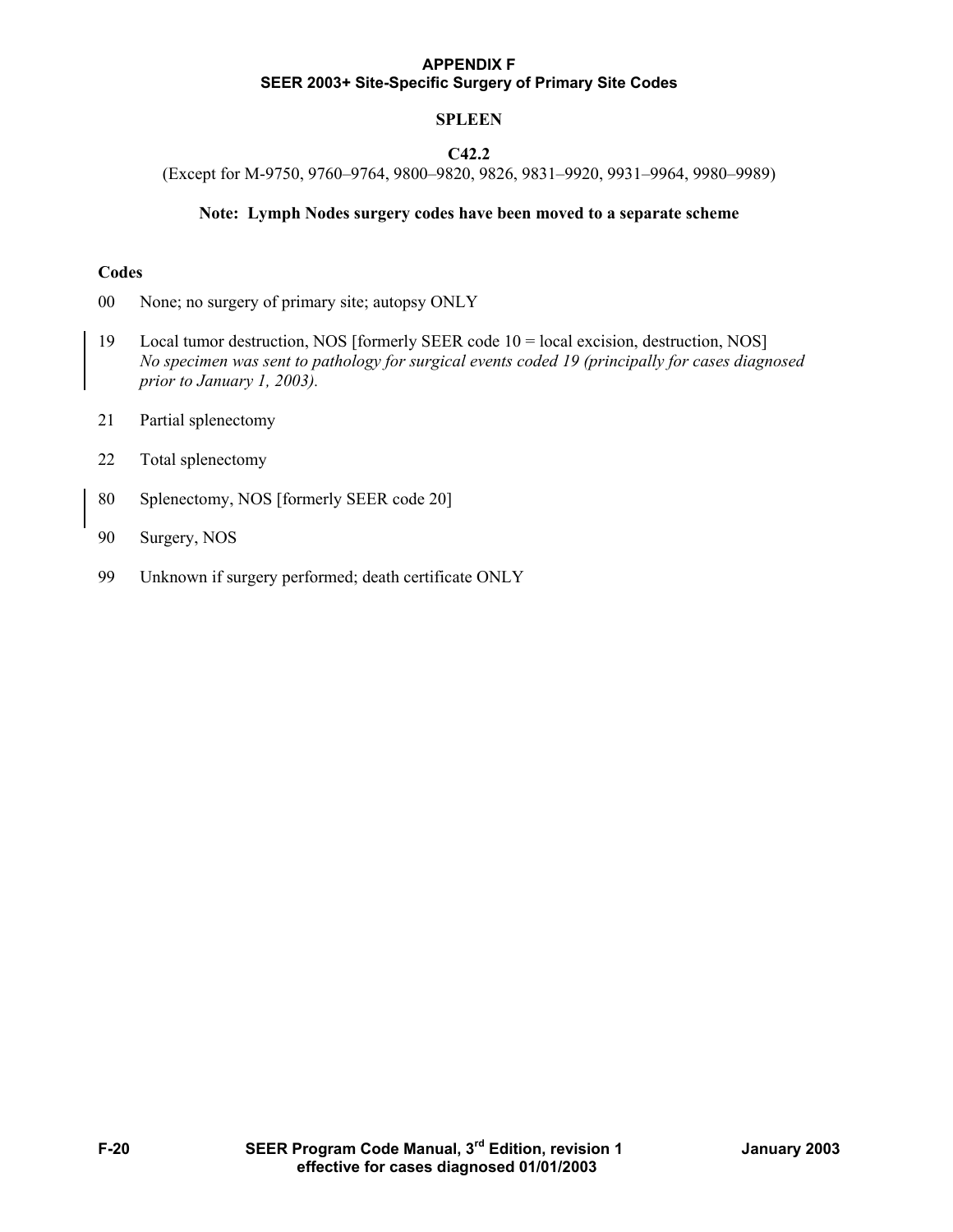## **SKIN**

## **C44.0–C44.9**

(Except for M-9750, 9760–9764, 9800–9820, 9826, 9831–9920, 9931–9964, 9980–9989)

## **Codes**

- 00 None; no surgery of primary site; autopsy ONLY
- 10 Local tumor destruction, NOS
	- 11 Photodynamic therapy (PDT)
	- 12 Electrocautery; fulguration (includes use of hot forceps for tumor destruction)
	- 13 Cryosurgery
	- 14 Laser ablation

*No specimen sent to pathology from surgical events 10–14.* 

- 20 Local tumor excision, NOS
	- 26 Polypectomy
	- 27 Excisional biopsy

 Any combination of 20 or 26–27 WITH [SEER Guideline: the following codes INCLUDE local tumor excision, polypectomy or excisional biopsy]

- 21 Photodynamic therapy (PDT)
- 22 Electrocautery
- 23 Cryosurgery
- 24 Laser ablation
- 25 Laser excision

*Specimen sent to pathology from surgical events 20–27.* 

- 30 Biopsy of primary tumor followed by a gross excision of the lesion (does not have to be done under the same anesthesia)
	- 31 Shave biopsy followed by a gross excision of the lesion
	- 32 Punch biopsy followed by a gross excision of the lesion
	- 33 Incisional biopsy followed by a gross excision of the lesion
	- 34 Mohs surgery, NOS
	- 35 Mohs with 1-cm margin or less
	- 36 Mohs with more than 1-cm margin
- 45 Wide excision or reexcision of lesion or minor (local) amputation with margins more than 1 cm, NOS. Margins MUST be microscopically negative. [formerly SEER code 40 or 50 = wide excision or re-excision of lesion or minor (local) amputation, NOS, margins of excision are 1 cm or more, margins may be microscopically involved.]
	- 46 WITH margins more than 1 cm and less than 2 cm
	- 47 WITH margins greater than 2 cm
- 60 Major amputation [NOS]
- 90 Surgery, NOS
- 99 Unknown if surgery performed; death certificate ONLY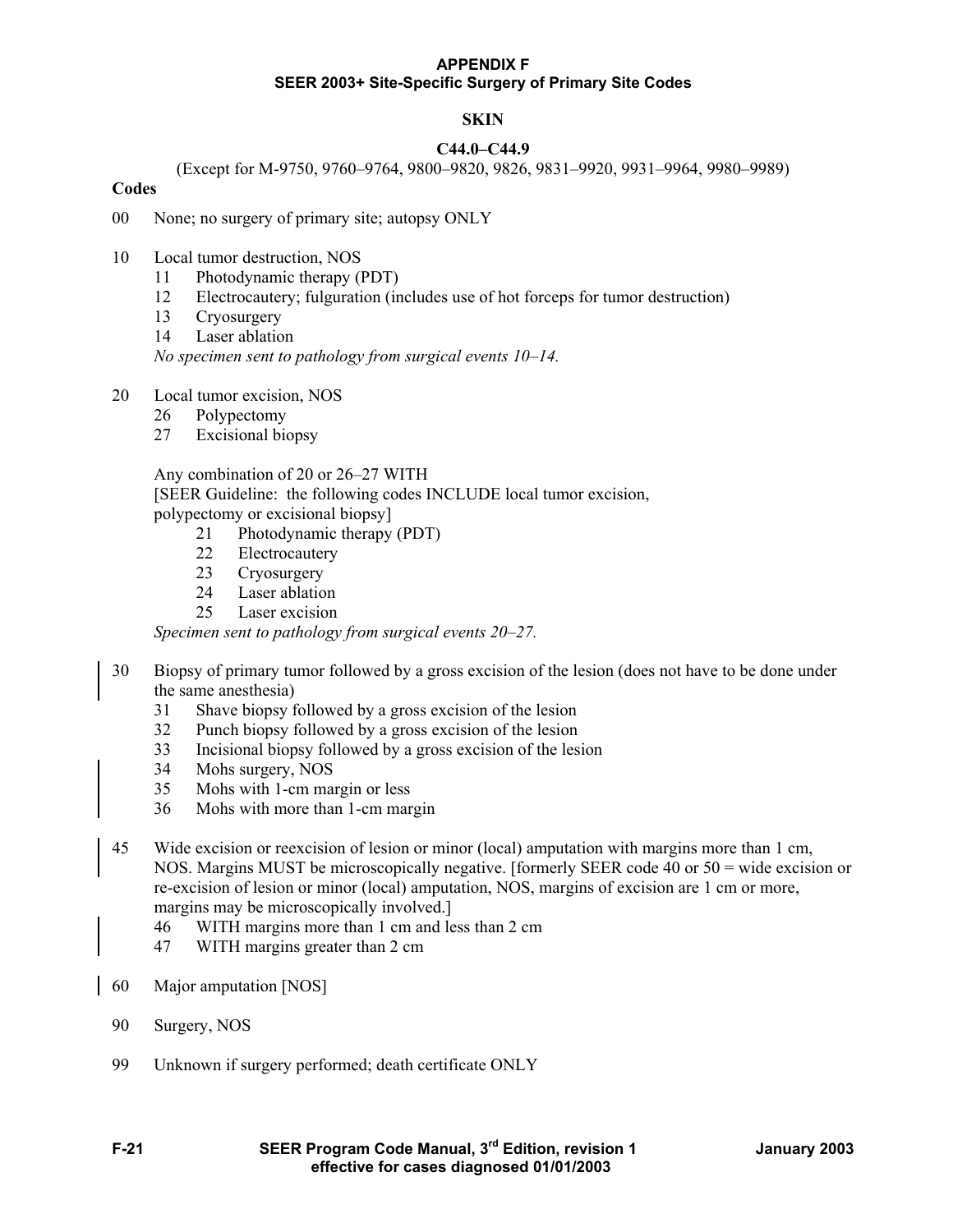# **BREAST**

## **C50.0–C50.9**

(Except for M-9750, 9760–9764, 9800–9820, 9826, 9831–9920, 9931–9964, 9980–9989)

## **Codes**

00 None; no surgery of primary site; autopsy ONLY

- 19 Local tumor destruction, NOS *No specimen was sent to pathology for surgical events coded 19 (principally for cases diagnosed prior to January 1, 2003).*
- 20 Partial mastectomy, NOS; less than total mastectomy, NOS [formerly SEER code 10]
	- 21 Partial mastectomy WITH nipple resection [formerly SEER code 11 = nipple resection]
	- 22 Lumpectomy or excisional biopsy [formerly SEER code 12]
	- 23 Reexcision of the biopsy site for gross or microscopic residual disease [formerly SEER code 13]
	- 24 Segmental mastectomy (including wedge resection, quadrantectomy, tylectomy) [formerly SEER codes  $16$  = segmental mastectomy,  $14$  = wedge resection,  $15$  = quadrantectomy,  $17$  = tylectomy]

*Procedures coded 20–24 remove the gross primary tumor and some of the breast tissue (breast-conserving or preserving). There may be microscopic residual tumor.* 

## 30 Subcutaneous mastectomy

*A subcutaneous mastectomy is the removal of breast tissue without the nipple and areolar complex or overlying skin.* 

[SEER Guideline: this procedure is rarely used to treat malignancies]

- 40 Total (simple) mastectomy, NOS
	- 41 WITHOUT removal of uninvolved contralateral breast
	- 42 WITH removal of uninvolved contralateral breast

*A simple mastectomy removes all breast tissue, the nipple, and areolar complex. An axillary dissection is not done.* 

*For single primaries only, code removal of involved contralateral breast under the data item Surgical Procedure of Other Site.* 

*If contralateral breast reveals a second primary, each breast is abstracted separately. The surgical procedure is coded 41 for the first primary. The surgical code for the contralateral breast is coded to the procedure performed on that site.* 

## 50 Modified radical mastectomy

- 51 WITHOUT removal of uninvolved contralateral breast
	- 53 Reconstruction, NOS
		- 54 Tissue
		- 55 Implant
		- 56 Combined (Tissue and Implant)
- 52 WITH removal of uninvolved contralateral breast
	- 57 Reconstruction, NOS
		- 58 Tissue
			- 59 Implant
			- 63 Combined (Tissue and Implant)

*Removal of all breast tissue, the nipple, the areolar complex, and variable amounts of breast skin in continuity with the axilla. The specimen may or may not include a portion of the pectoralis major muscle.* 

**F-22 SEER Program Code Manual, 3rd Edition, revision 1 January 2003 effective for cases diagnosed 01/01/2003**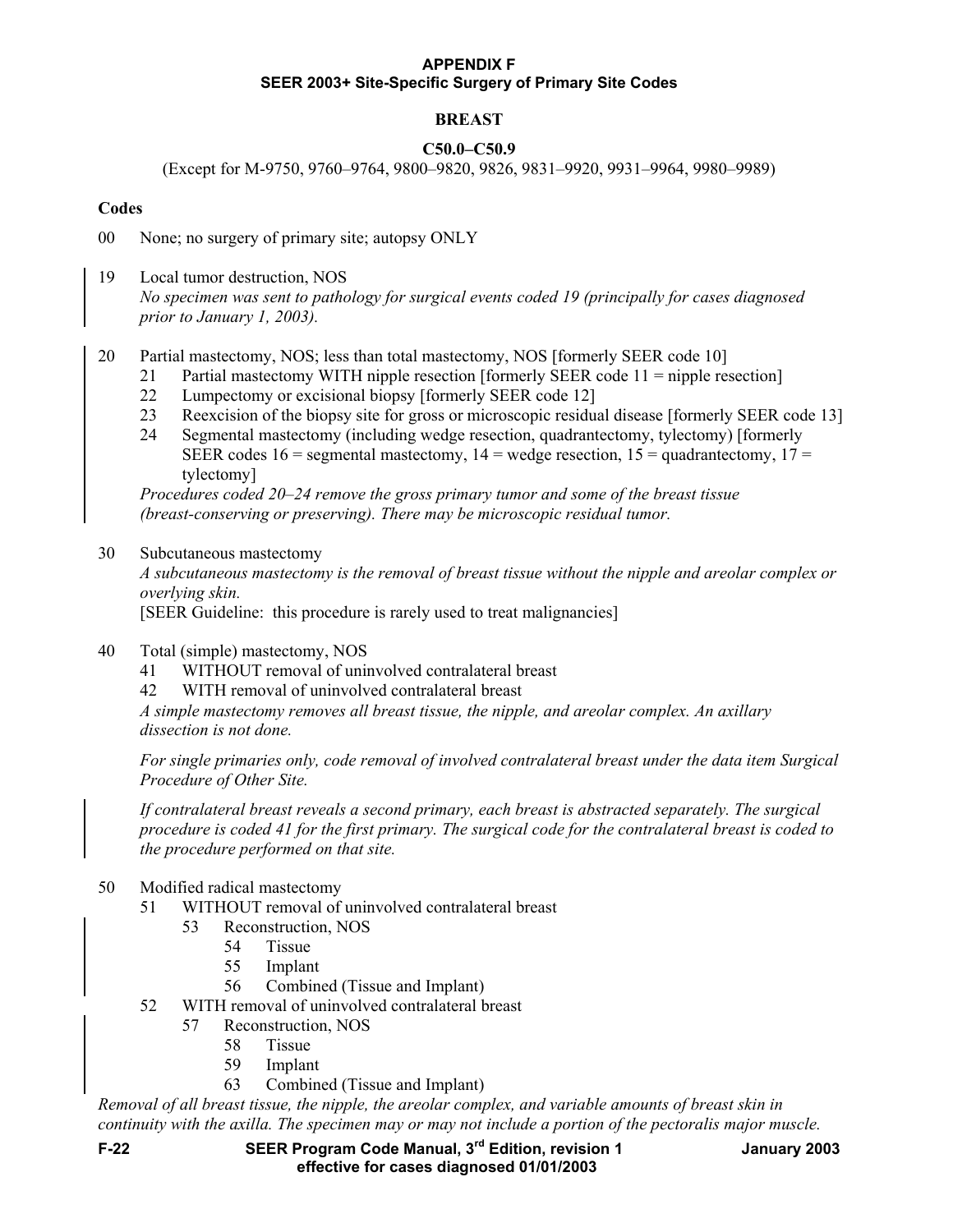## **BREAST, continued C50-C50.9**

[SEER Guideline: in continuity with or "en bloc" means that all of the tissues were removed during the same procedure, but not necessarily in a single specimen]

[SEER Guideline: "tissue" for reconstruction is defined as human tissue such as muscle (latissimus dorsi or rectus abdominis) or skin in contrast to artificial prostheses (implants).]

*If contralateral breast reveals a second primary, it is abstracted separately. The surgical procedure is coded 51 for the first primary. The surgical code for the contralateral breast is coded to the procedure performed on that site.* 

*For single primaries only, code removal of involved contralateral breast under the data item Surgical Procedure of Other Site.* 

- 60 Radical mastectomy, NOS
	- 61 WITHOUT removal of uninvolved contralateral breast
		- 64 Reconstruction, NOS
		- 65 Tissue
		- 66 Implant
		- 67 Combined (Tissue and Implant)
	- 62 WITH removal of uninvolved contralateral breast
		- 68 Reconstruction, NOS
		- 69 Tissue
		- 73 Implant
		- 74 Combined (Tissue and Implant)

[SEER Guideline: Removal of breast tissue, nipple, areolar complex, variable amount of skin, pectoralis minor, pectoralis major. Includes en bloc axillary dissection. For single primaries only, code removal of involved contralateral breast under the data item "Surgery of other regional sites, distant sites, or distant lymph nodes."]

70 Extended radical mastectomy

- 71 WITHOUT removal of uninvolved contralateral breast
- 72 WITH removal of uninvolved contralateral breast

[SEER Guideline: Removal of breast tissue, nipple, areolar complex, variable amount of skin, pectoralis minor, pectoralis major. Includes removal of internal mammary nodes and en bloc axillary dissection. For single primaries only, code removal of involved contralateral breast under the data item "Surgery of other regional sites, distant sites, or distant lymph nodes."]

- 80 Mastectomy, NOS
- 90 Surgery, NOS
- 99 Unknown if surgery performed; death certificate ONLY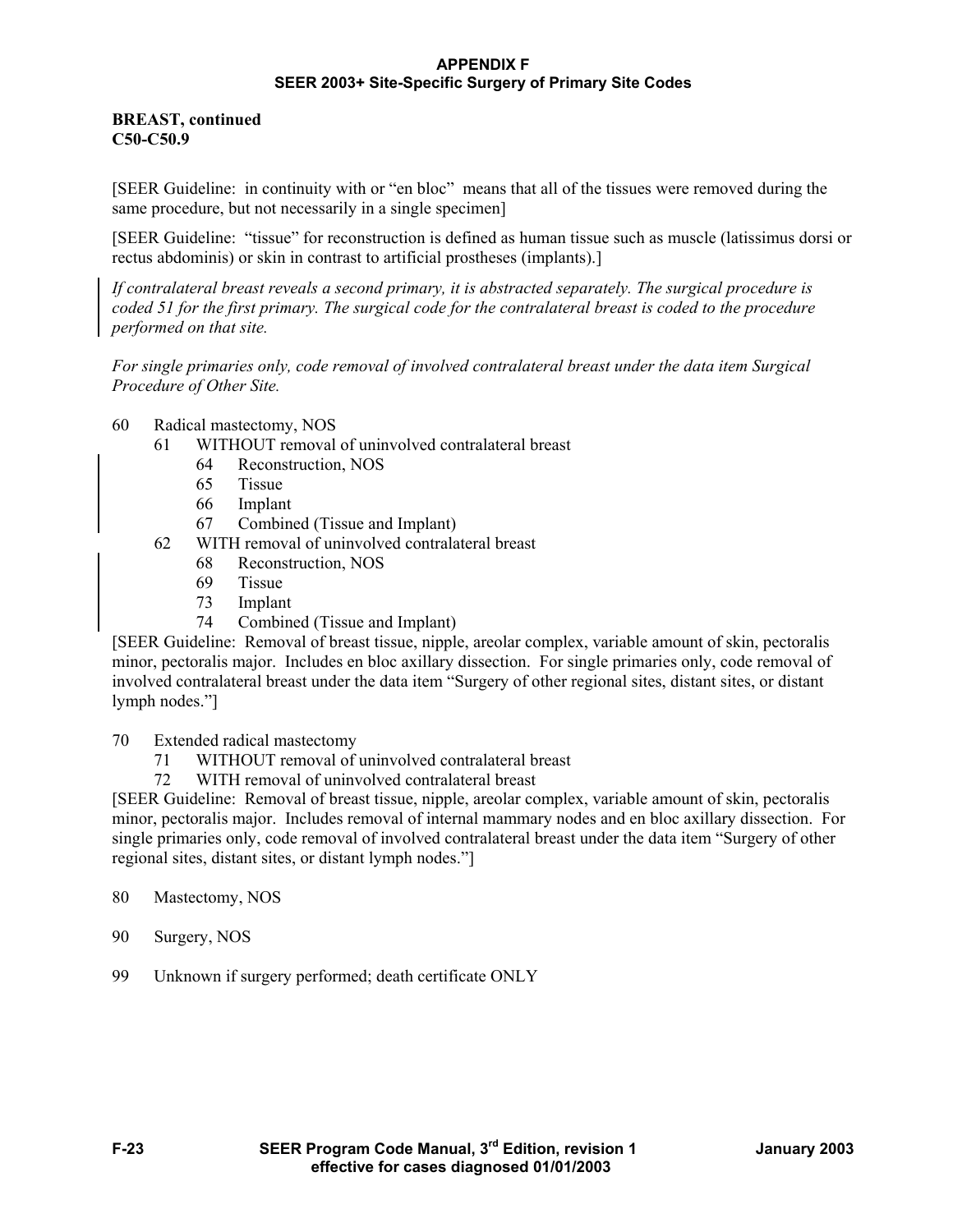# **CERVIX UTERI**

## **C53.0–C53.9**

(Except for M-9750, 9760–9764, 9800–9820, 9826, 9831–9920, 9931–9964, 9980–9989)

[SEER Guideline: **For invasive cancers,** dilation and curettage is NOT coded as Surgery of Primary Site.]

## **Codes**

00 None; no surgery of primary site; autopsy ONLY

- 10 Local tumor destruction, NOS
	- 11 Photodynamic therapy (PDT)
	- 12 Electrocautery; fulguration (includes use of hot forceps for tumor destruction)
	- 13 Cryosurgery
	- 14 Laser
	- 15 Loop Electrocautery Excision Procedure (LEEP)
	- 16 Laser ablation
	- 17 Thermal ablation

*No specimen sent to pathology from surgical events 10–17.* 

- 20 Local tumor excision, NOS
	- 26 Excisional biopsy, NOS
	- 27 Cone biopsy
	- 24 Cone biopsy WITH gross excision of lesion
	- 29 Trachelectomy; removal of cervical stump; cervicectomy

Any combination of 20, 24, 26, 27 or 29 WITH

- 21 Electrocautery
- 22 Cryosurgery
- 23 Laser ablation or excision
- 25 Dilatation and curettage; endocervical curettage (for in situ only)
- 28 Loop electrocautery excision procedure (LEEP)

*Specimen sent to pathology from surgical events 20–29.* 

- 30 Total hysterectomy (simple, pan-) WITHOUT removal of tubes and ovaries *Total hysterectomy removes both the corpus and cervix uteri and may also include a portion of vaginal cuff.*
- 40 Total hysterectomy (simple, pan-) WITH removal of tubes and/or ovary *Total hysterectomy removes both the corpus and cervix uteri and may also include a portion of vaginal cuff.*
- 50 Modified radical or extended hysterectomy; radical hysterectomy; extended radical hysterectomy
	- 51 Modified radical hysterectomy
	- 52 Extended hysterectomy
	- 53 Radical hysterectomy; Wertheim procedure
	- 54 Extended radical hysterectomy
- 60 Hysterectomy, NOS, WITH or WITHOUT removal of tubes and ovaries
	- 61 WITHOUT removal of tubes and ovaries
	- 62 WITH removal of tubes and ovaries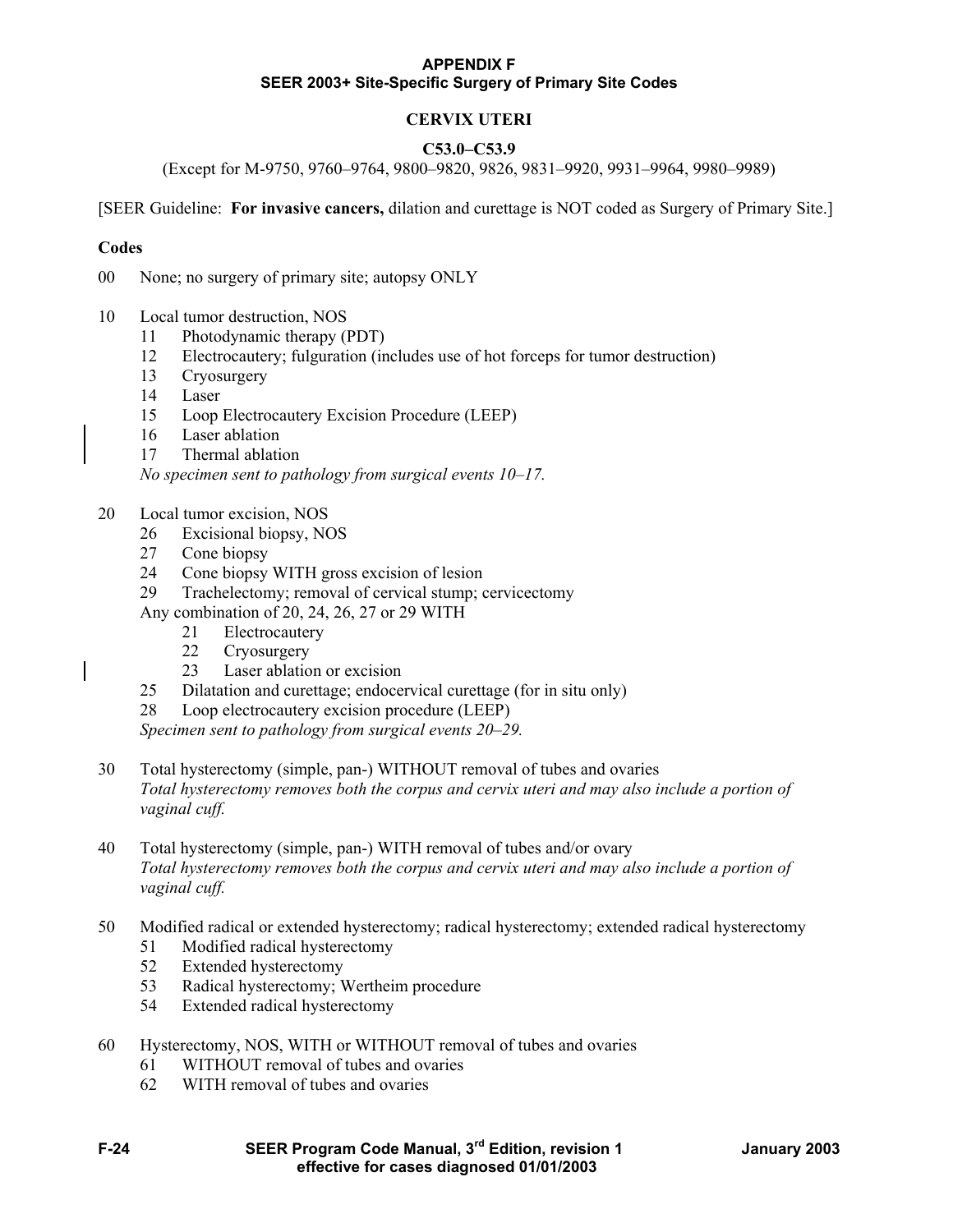## **CERVIX UTERI, continued C53.0–C53.9**

- 70 Pelvic exenteration 71 Anterior exenteration *Includes bladder, distal ureters, and genital organs WITH their ligamentous attachments and pelvic lymph nodes. The removal of pelvic lymph nodes is also coded under the data item Surgical Procedure of Other Site.*
- 72 Posterior exenteration *Includes rectum and rectosigmoid WITH ligamentous attachments and pelvic lymph nodes. The removal of pelvic lymph nodes is also coded under the data item Surgical Procedure of Other Site.*
- 73 Total exenteration *Includes removal of all pelvic contents and pelvic lymph nodes. The removal of pelvic lymph nodes is also coded under the data item Surgical Procedure of Other Site.*
- 74 Extended exenteration *Includes pelvic blood vessels or bony pelvis.*
- 90 Surgery, NOS
- 99 Unknown if surgery performed; death certificate ONLY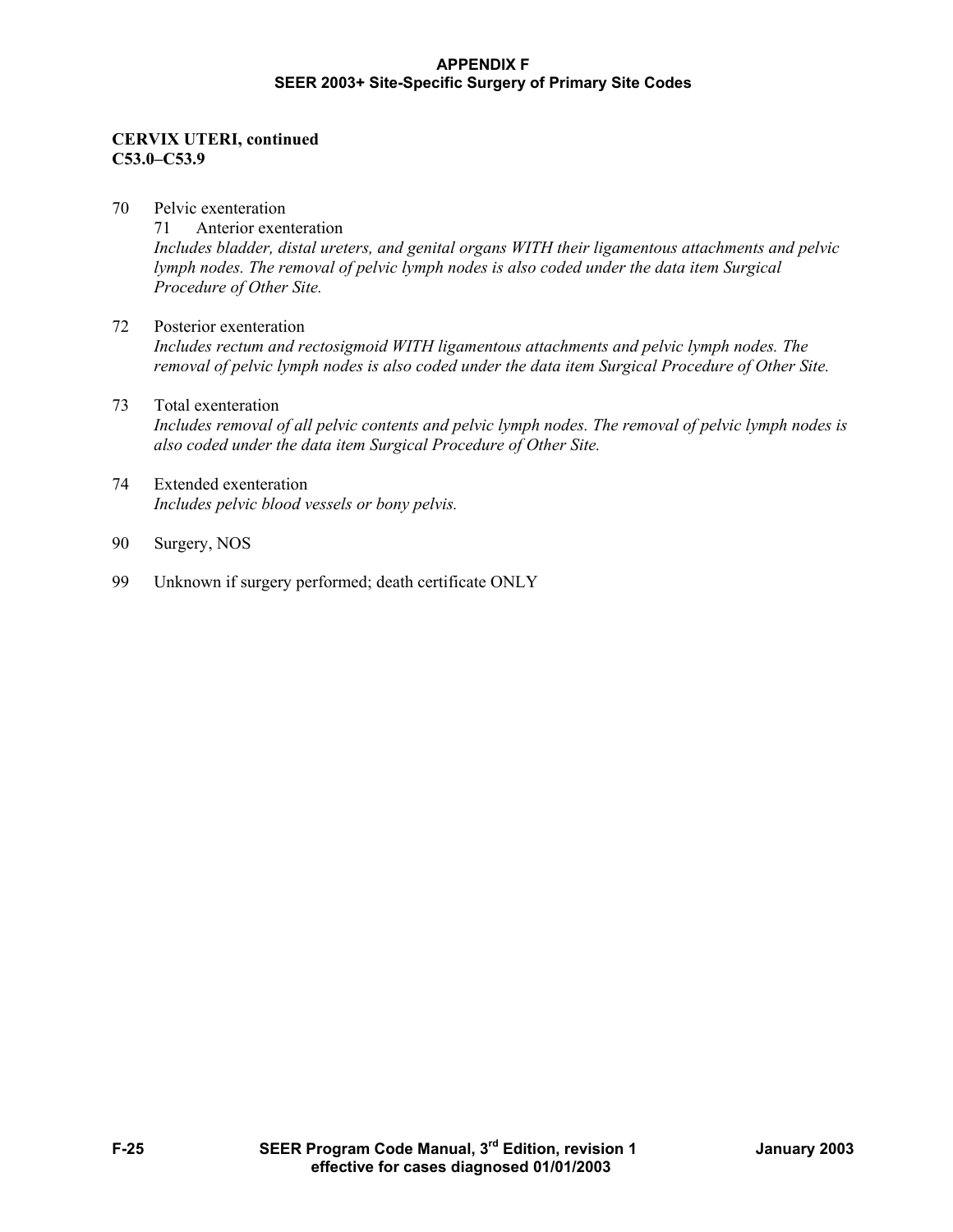# **CORPUS UTERI**

## **C54.0–C55.9**

(Except for M-9750, 9760–9764, 9800–9820, 9826, 9831–9920, 9931–9964, 9980–9989)

#### [SEER Guideline**: For invasive cancers,** dilation and curettage is NOT coded as Surgery of Primary Site.]

## **Codes**

00 None; no surgery of primary site; autopsy ONLY

- 19 Local tumor destruction or excision, NOS *Unknown whether a specimen was sent to pathology for surgical events coded 19 (principally for cases diagnosed prior to January 1, 2003).*
- 10 Local tumor destruction, NOS
	- 11 Photodynamic therapy (PDT)
	- 12 Electrocautery; fulguration (includes use of hot forceps for tumor destruction)
	- 13 Cryosurgery
	- 14 Laser
	- 15 Loop Electocautery Excision Procedure (LEEP)
	- 16 Thermal ablation

*No specimen sent to pathology from surgical events 10–16.* 

- 20 Local tumor excision, NOS; simple excision, NOS
	- 24 Excisional biopsy
	- 25 Polypectomy
	- 26 Myomectomy

 Any combination of 20 or 24–26 WITH [SEER Guideline: the following codes INCLUDE local tumor excision, polypectomy or excisional biopsy]

- 21 Electrocautery
- 22 Cryosurgery
- 23 Laser ablation or excision

*Specimen sent to pathology from surgical events 20–26.* 

[Margins of resection may have microscopic involvement]

[SEER Guideline: Procedures in code 20 include but are not limited to: cryosurgery, electrocautery, excisional biopsy, laser ablation, thermal ablation]

- 30 Subtotal hysterectomy/supracervical hysterectomy/fundectomy WITH or WITHOUT removal of tube(s) and ovary(ies).
	- 31 WITHOUT tube(s) and ovary(ies)
	- 32 WITH tube(s) and ovary(ies)

[SEER Guideline: for these procedures, the cervix is left in place.]

- 40 Total hysterectomy (simple, pan-) WITHOUT removal of tube(s) and ovary(ies) *Removes both the corpus and cervix uteri. It may also include a portion of the vaginal cuff.*
- 50 Total hysterectomy (simple, pan-) WITH removal of tube(s) and/or ovary(ies) *Removes both the corpus and cervix uteri. It may also include a portion of the vaginal cuff.*
- **F-26 SEER Program Code Manual, 3rd Edition, revision 1 January 2003 effective for cases diagnosed 01/01/2003**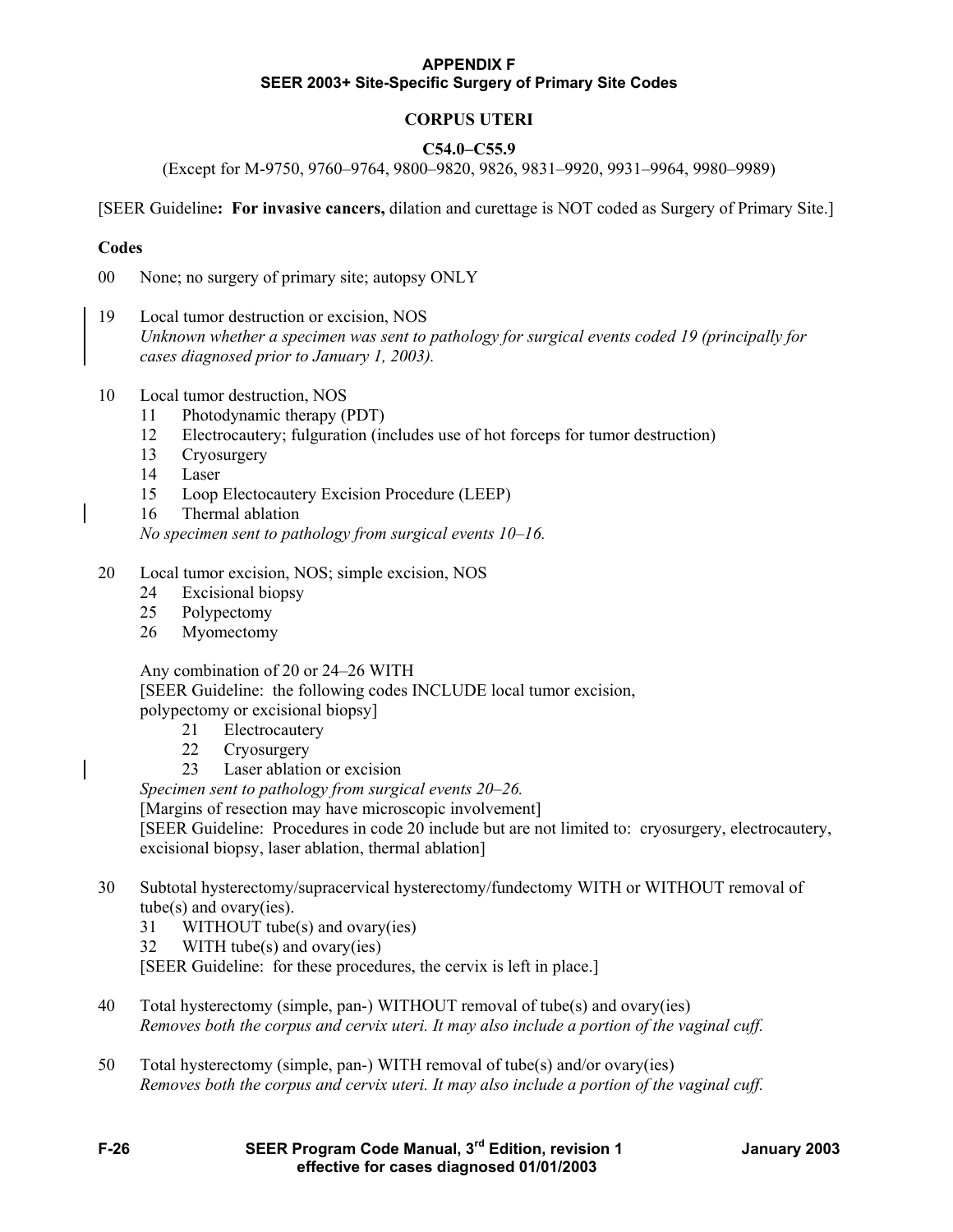## **CORPUS UTERI, continued C54.0–C55.9**

- 60 Modified radical or extended hysterectomy; radical hysterectomy; extended radical hysterectomy
	- 61 Modified radical hysterectomy
	- 62 Extended hysterectomy
	- 63 Radical hysterectomy; Wertheim procedure
	- 64 Extended radical hysterectomy
- 65 Hysterectomy, NOS, WITH or WITHOUT removal of tube(s) and ovary(ies) [formerly SEER code 70]
	- 66 WITHOUT removal of tube(s) and ovary(ies) [formerly SEER code 71]
	- 67 WITH removal of tube(s) and ovary(ies) [formerly SEER code 72]
- 75 Pelvic exenteration [formerly SEER code 80] 76 Anterior exenteration [formerly SEER code 81] *Includes bladder, distal ureters, and genital organs WITH their ligamentous attachments and pelvic lymph nodes. The removal of pelvic lymph nodes is also coded under the data item Surgical Procedure of Other Site.*
- 77 Posterior exenteration [formerly SEER code 82] *Includes rectum and rectosigmoid WITH ligamentous attachments and pelvic lymph nodes. The removal of pelvic lymph nodes is also coded under the data item Surgical Procedure of Other Site.*
- 78 Total exenteration [formerly SEER code 83] *Includes removal of all pelvic contents and pelvic lymph nodes. The removal of pelvic lymph nodes is also coded under the data item Surgical Procedure of Other Site.*
- 79 Extended exenteration [formerly SEER code 84] *Includes pelvic blood vessels or bony pelvis.*
- 90 Surgery, NOS
- 99 Unknown if surgery performed; death certificate ONLY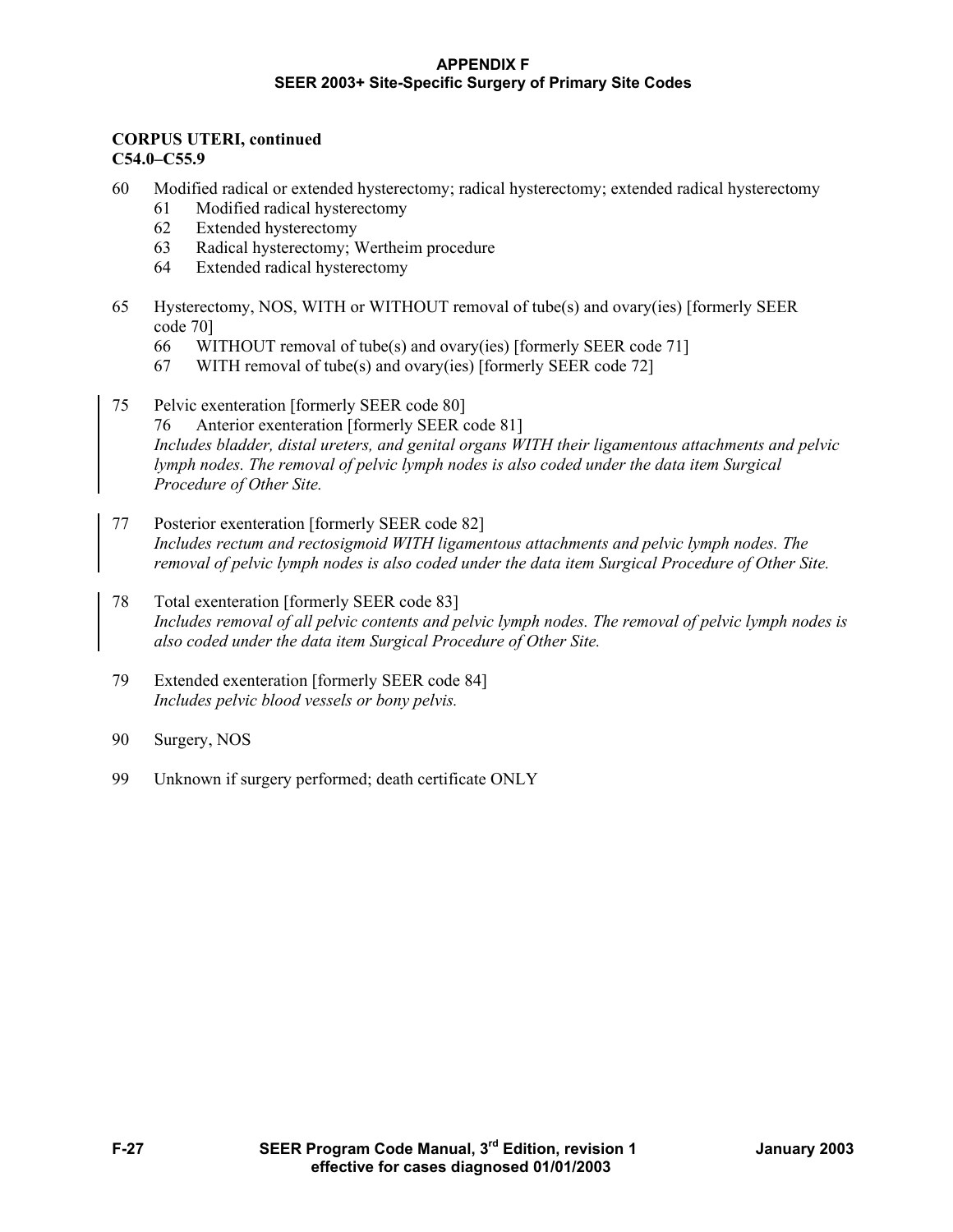# **OVARY**

## **C56.9**

(Except for M-9750, 9760–9764, 9800–9820, 9826, 9831–9920, 9931–9964, 9980–9989)

## **Codes**

- 00 None; no surgery of primary site; autopsy ONLY
- 17 Local tumor destruction, NOS *No specimen sent to pathology from surgical event 17.*
- 25 Total removal of tumor or (single) ovary, NOS
	- 26 Resection of ovary (wedge, subtotal, or partial) ONLY, NOS; unknown if hysterectomy done
	- 27 WITHOUT hysterectomy
	- 28 WITH hysterectomy

*Specimen sent to pathology from surgical events 25–28.* 

- 35 Unilateral (salpingo-)oophorectomy; unknown if hysterectomy done [formerly SEER code 14]
	- 36 WITHOUT hysterectomy [formerly SEER code 15]
	- 37 WITH hysterectomy [formerly SEER code 16]
- 50 Bilateral (salpingo-)oophorectomy; unknown if hysterectomy done [formerly SEER code 20]
	- 51 WITHOUT hysterectomy [formerly SEER code 21]
	- 52 WITH hysterectomy [formerly SEER code 22]
- 55 Unilateral or bilateral (salpingo-)oophorectomy WITH OMENTECTOMY, NOS; partial or total; unknown if hysterectomy done [formerly SEER code 30]
	- 56 WITHOUT hysterectomy [formerly SEER code 31]
		- 57 WITH hysterectomy [formerly SEER code 32]
- 60 Debulking; cytoreductive surgery, NOS
	- 61 WITH colon (including appendix) and/or small intestine resection (not incidental)
	- 62 WITH partial resection of urinary tract (not incidental)
	- 63 Combination of 61 and 62

*Debulking is a partial or total removal of the tumor mass and can involve the removal of multiple organ sites. It may include removal of ovaries and/or the uterus (a hysterectomy). The pathology report may or may not identify ovarian tissue. A debulking is usually followed by another treatment modality such as chemotherapy.* 

70 Pelvic exenteration, NOS

71 Anterior

*Includes bladder, distal ureters, and genital organs WITH their ligamentous attachments and pelvic lymph nodes. The removal of pelvic lymph nodes is also coded under the data item Surgical Procedure of Other Site.* 

72 Posterior

*Includes rectum and rectosigmoid WITH ligamentous attachments and pelvic lymph nodes. The removal of pelvic lymph nodes is also coded under the data item Surgical Procedure of Other Site.*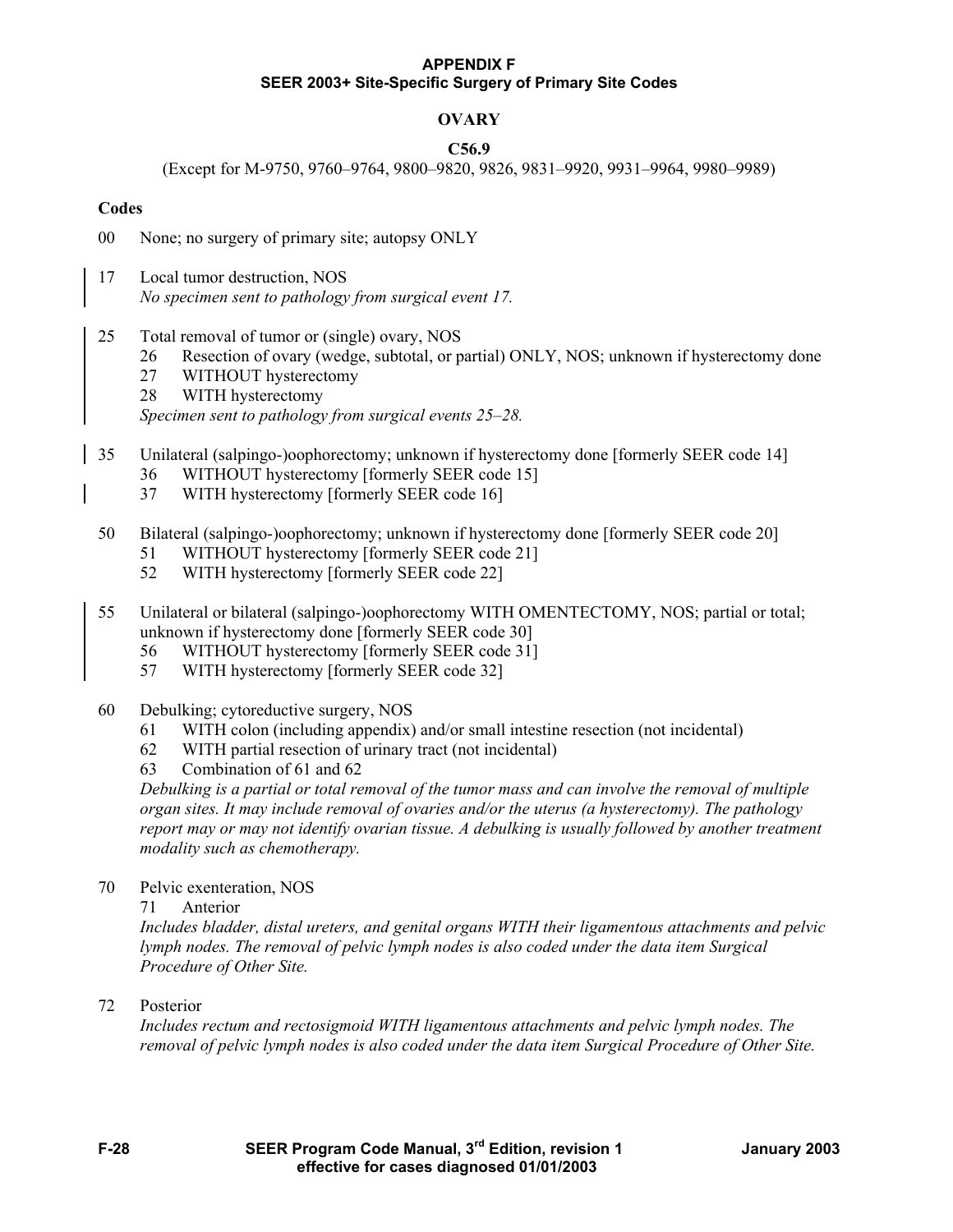## **OVARY, continued C56.9**

- 73 Total *Includes removal of all pelvic contents and pelvic lymph nodes. The removal of pelvic lymph nodes is also coded under the data item Surgical Procedure of Other Site.*
- 74 Extended *Includes pelvic blood vessels or bony pelvis.*
- 80 (Salpingo-)oophorectomy, NOS
- 90 Surgery, NOS
- 99 Unknown if surgery performed; death certificate ONLY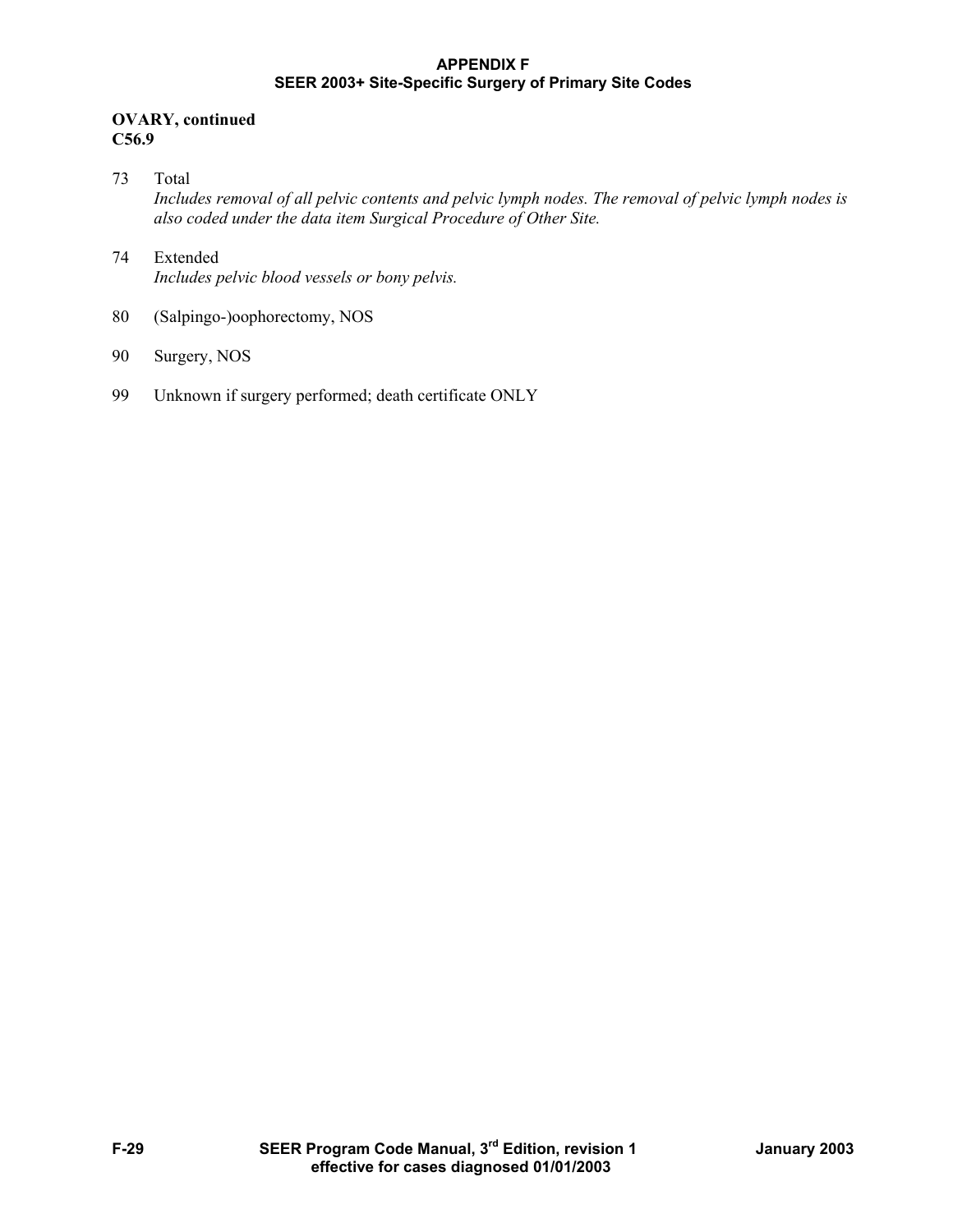# **PROSTATE**

## **C61.9**

(Except for M-9750, 9760–9764, 9800–9820, 9826, 9831–9920, 9931–9964, 9980–9989)

**Do not code** an orchiectomy in this field. For prostate primaries, orchiectomies are coded in the data item "Hematologic Transplant and Endocrine Procedures."

## **[SEER note: review all former SEER code 10. Convert code 10 to 21 if Diagnostic Confirmation is code 1-4; otherwise convert code 10 to 19.]**

## **Codes**

- 00 None; no surgery of primary site; autopsy ONLY
- 18 Local tumor destruction or excision, NOS [formerly SEER code 10]

19 Transurethral resection (TURP), NOS [formerly SEER code 11] *Unknown whether a specimen was sent to pathology for surgical events coded 18 or 19 (principally for cases diagnosed prior to January 1, 2003).* 

- 10 Local tumor destruction, [or excision] NOS
	- 14 Cryoprostatectomy
	- 15 Laser ablation
	- 16 Hyperthermia
	- 17 Other method of local tumor destruction

*No specimen sent to pathology from surgical events 10–17.* 

- 20 Local tumor excision, NOS [formerly SEER code 10 = local tumor destruction or excision, NOS]
	- 21 Transurethral resection (TURP), NOS [formerly SEER code 11 = transurethral resection (TURP) NOS]
	- 22 TURP—cancer is incidental finding during surgery for benign disease [formerly SEER code 12]
	- 23 TURP—patient has suspected/known cancer [SEER code 13]
	- Any combination of 21–23 WITH
		- 24 Cryosurgery
		- 25 Laser
		- 26 Hyperthermia

*Specimen sent to pathology from surgical events 20–26.* 

- 30 Subtotal, segmental, or simple prostatectomy, which may leave all or part of the capsule intact [formerly SEER code 30 or 40]
- 50 Radical prostatectomy, NOS; total prostatectomy, NOS *Excised prostate, prostatic capsule, ejaculatory ducts, seminal vesicle(s) and may include a narrow cuff of bladder neck.*

70 Prostatectomy WITH resection in continuity with other organs; pelvic exenteration *Surgeries coded 70 are any prostatectomy WITH resection in continuity with any other organs. The other organs may be partially or totally removed. Procedures may include, but are not limited to, cystoprostatectomy, radical cystectomy, and prostatectomy.*  [SEER Guideline: in continuity with or "en bloc" means that all of the tissues were removed during

the same procedure, but not necessarily in a single specimen]

**F-30 SEER Program Code Manual, 3rd Edition, revision 1 January 2003 effective for cases diagnosed 01/01/2003**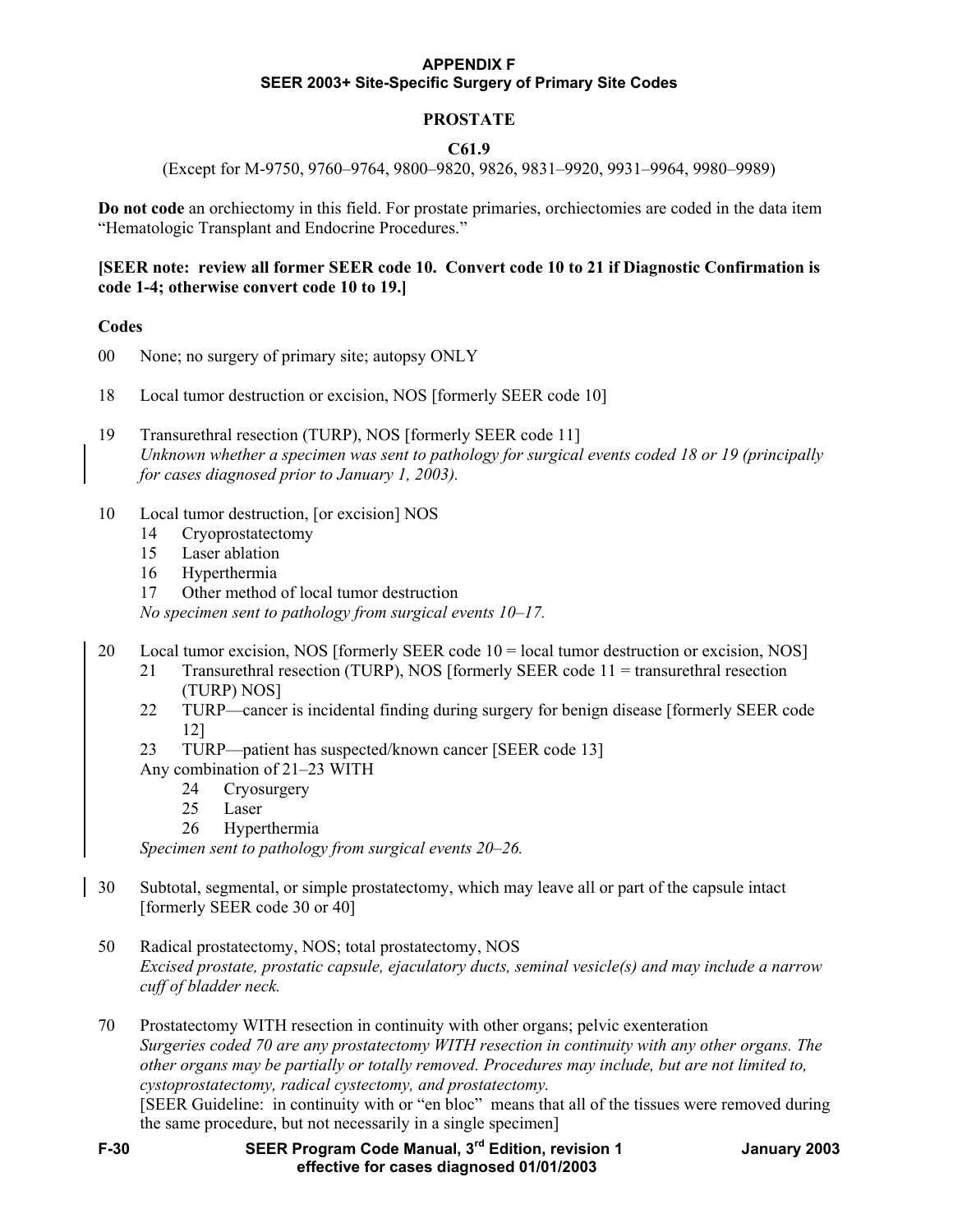#### **PROSTATE, continued C61.9**

- 80 Prostatectomy, NOS
- 90 Surgery, NOS
- 99 Unknown if surgery performed; death certificate ONLY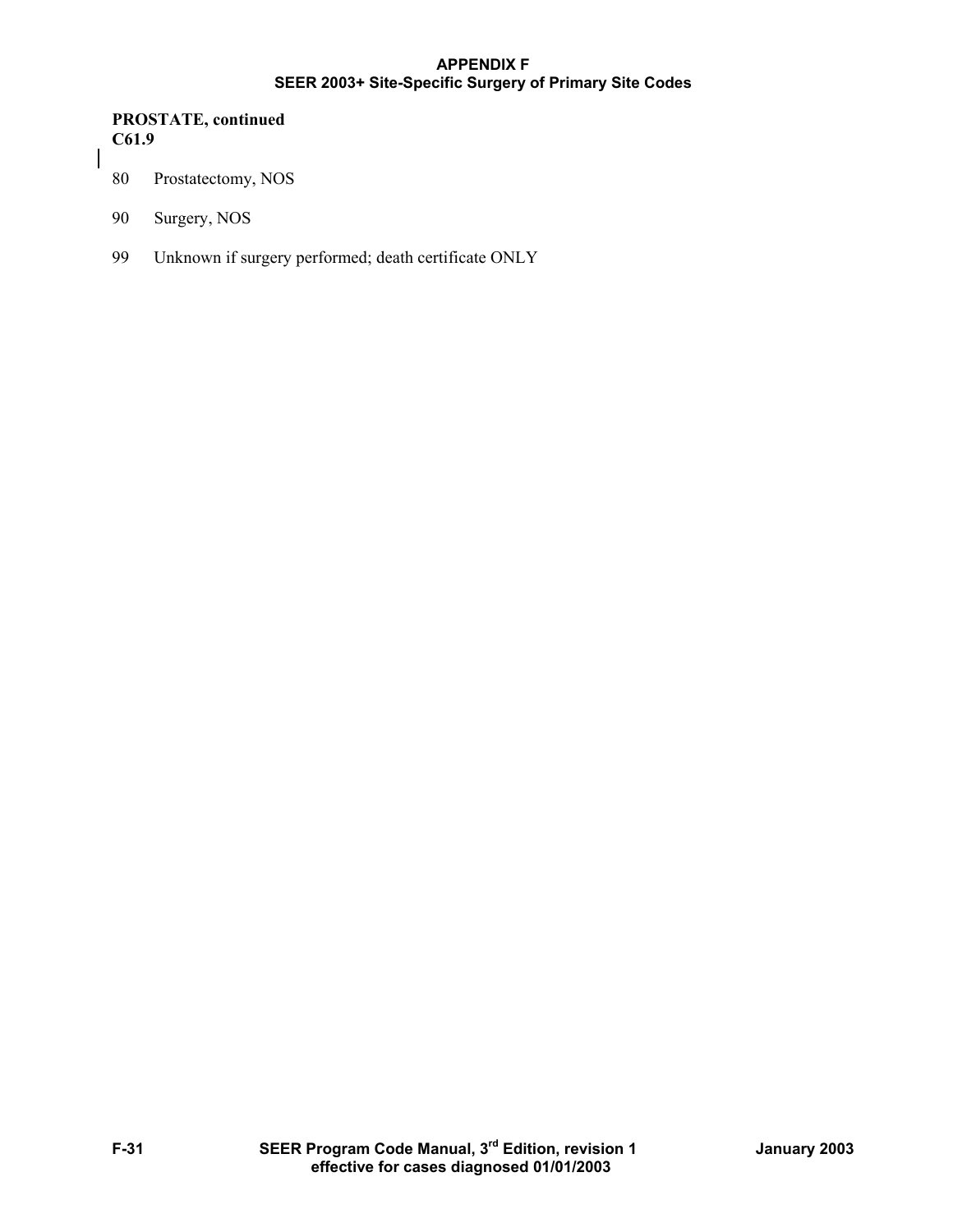# **TESTIS**

# **C62.0–C62.9**

(Except for M-9750, 9760–9764, 9800–9820, 9826, 9831–9920, 9931–9964, 9980–9989)

## **Codes**

- 00 None; no surgery of primary site; autopsy ONLY
- 12 Local tumor destruction, NOS *No specimen sent to pathology from surgical event 12.*
- 20 Local or partial excision of testicle [formerly SEER code 10] *Specimen sent to pathology from surgical event 20.*
- 30 Excision of testicle, NOS WITHOUT cord
- 40 Excision of testicle, NOS WITH cord/or cord not mentioned
- 80 Orchiectomy, NOS (unspecified whether partial or total testicle removed)
- 90 Surgery, NOS
- 99 Unknown if surgery performed; death certificate ONLY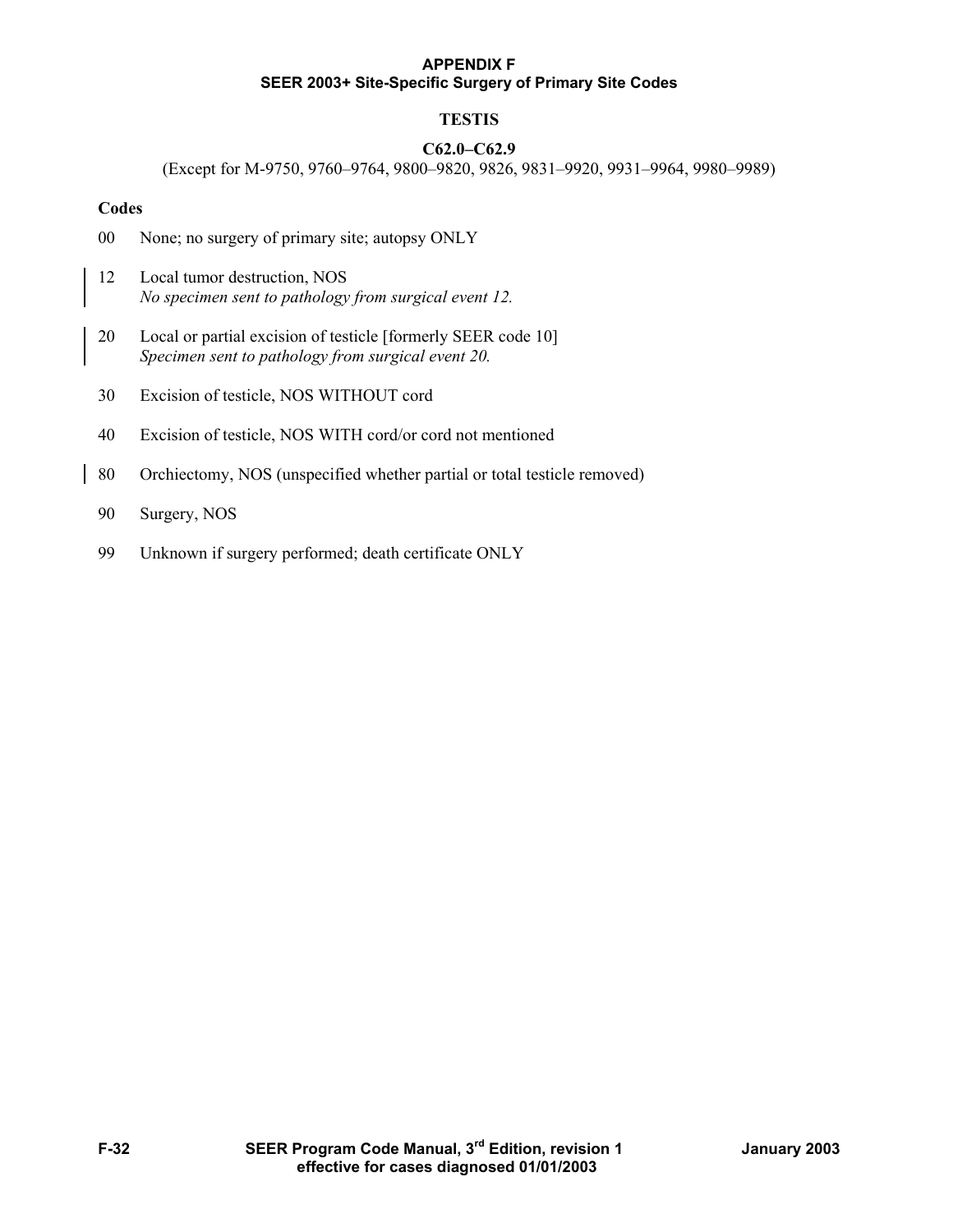# **KIDNEY, RENAL PELVIS, AND URETER**

## **Kidney C64.9, Renal Pelvis C65.9, Ureter C66.9**

(Except for M-9750, 9760–9764, 9800–9820, 9826, 9831–9920, 9931–9964, 9980–9989)

#### **Codes**

- 00 None; no surgery of primary site; autopsy ONLY
- 10 Local tumor destruction, NOS
	- 11 Photodynamic therapy (PDT)
	- 12 Electrocautery; fulguration (includes use of hot forceps for tumor destruction)
	- 13 Cryosurgery
	- 14 Laser
	- 15 Thermal ablation

*No specimen sent to pathology from this surgical event 10–15.* 

- 20 Local tumor excision, NOS
	- 26 Polypectomy
	- 27 Excisional biopsy

 Any combination of 20 or 26–27 WITH [SEER Guideline: the following codes INCLUDE local tumor excision, polypectomy or excisional biopsy]

- 21 Photodynamic therapy (PDT)
- 22 Electrocautery
- 23 Cryosurgery
- 24 Laser ablation
- 25 Laser excision

*Specimen sent to pathology from surgical events 20–27.* 

- 30 Partial or subtotal nephrectomy (kidney or renal pelvis) or partial ureterectomy (ureter) *Procedures coded 30 include, but are not limited to: Segmental resection Wedge resection*
- 40 Complete/total/simple nephrectomy—for kidney parenchyma Nephroureterectomy *Includes bladder cuff for renal pelvis or ureter.*
- 50 Radical nephrectomy *May include removal of a portion of vena cava, adrenal gland(s), Gerota's fascia, perinephric fat, or partial/total ureter.*
- 70 Any nephrectomy (simple, subtotal, complete, partial, total, radical) in continuity with the resection of other organ(s) (colon, bladder) *The other organs, such as colon or bladder, may be partially or totally removed.*  [SEER Guideline: in continuity with or "en bloc" means that all of the tissues were removed during the same procedure, but not necessarily in a single specimen]
- 80 Nephrectomy, NOS Ureterectomy, NOS
- 90 Surgery, NOS
- 99 Unknown if surgery performed; death certificate ONLY
- **F-33 SEER Program Code Manual, 3rd Edition, revision 1 January 2003 effective for cases diagnosed 01/01/2003**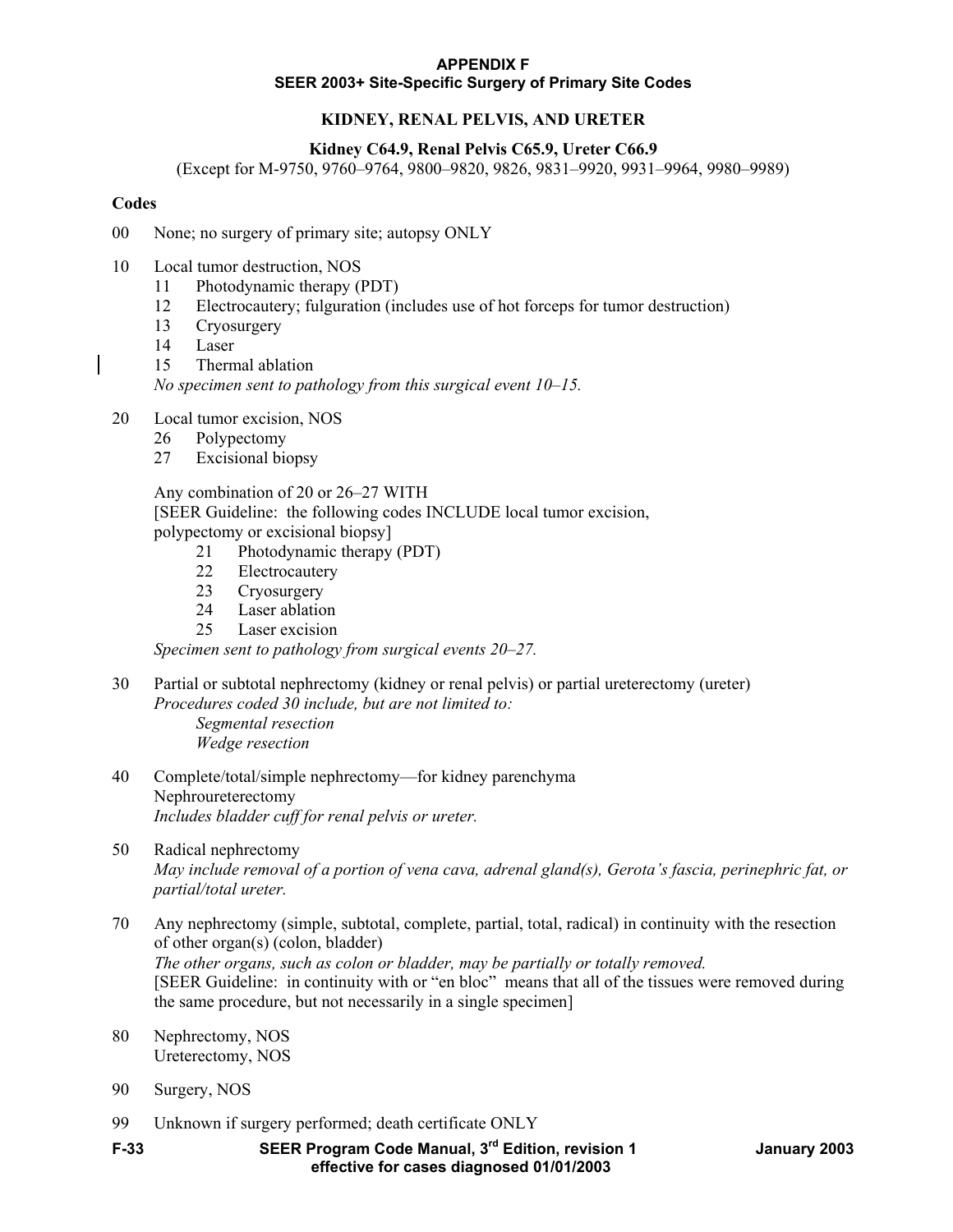# **BLADDER**

## **C67.0–C67.9**

(Except for M-9750, 9760–9764, 9800–9820, 9826, 9831–9920, 9931–9964, 9980–9989)

## **Codes**

- 00 None; no surgery of primary site; autopsy ONLY
- 10 Local tumor destruction, NOS
	- 11 Photodynamic therapy (PDT)
	- 12 Electrocautery; fulguration (includes use of hot forceps for tumor destruction)
	- 13 Cryosurgery
	- 14 Laser
	- 15 Intravesical therapy
	- 16 Bacillus Calmette-Guerin (BCG) or other immunotherapy

*No specimen sent to pathology from surgical events 10–16.* 

- 20 Local tumor excision, NOS
	- 26 Polypectomy
	- 27 Excisional biopsy

 Combination of 20 or 26–27 WITH [SEER Guideline: the following codes INCLUDE local tumor excision,

polypectomy or excisional biopsy]

- 21 Photodynamic therapy (PDT)
- 22 Electrocautery
- 23 Cryosurgery
- 24 Laser ablation
- 25 Laser excision

*Specimen sent to pathology from surgical events 20–27.* 

- 30 Partial cystectomy
- 50 Simple/total/complete cystectomy
- 60 Radical cystectomy (male only)

[SEER Guideline: This code is used only for men. It involves removal of bladder and prostate, with or without urethrectomy. The procedure is also called cystoprostatectomy. If a radical cystectomy is the procedure for a woman, use code 71.]

- 61 Radical cystectomy PLUS ileal conduit
- 62 Radical cystectomy PLUS continent reservoir or pouch, NOS
- 63 Radical cystectomy PLUS abdominal pouch (cutaneous)
- 64 Radical cystectomy PLUS in situ pouch (orthotopic)
- 70 Pelvic exenteration, NOS

71 Radical cystectomy (female only); anterior exenteration

*A radical cystectomy in a female includes removal of bladder, uterus, ovaries, entire vaginal wall, and entire urethra.* 

- 72 Posterior exenteration
- 73 Total exenteration

*Includes removal of all pelvic contents and pelvic lymph nodes.* 

**F-34 SEER Program Code Manual, 3rd Edition, revision 1 January 2003 effective for cases diagnosed 01/01/2003**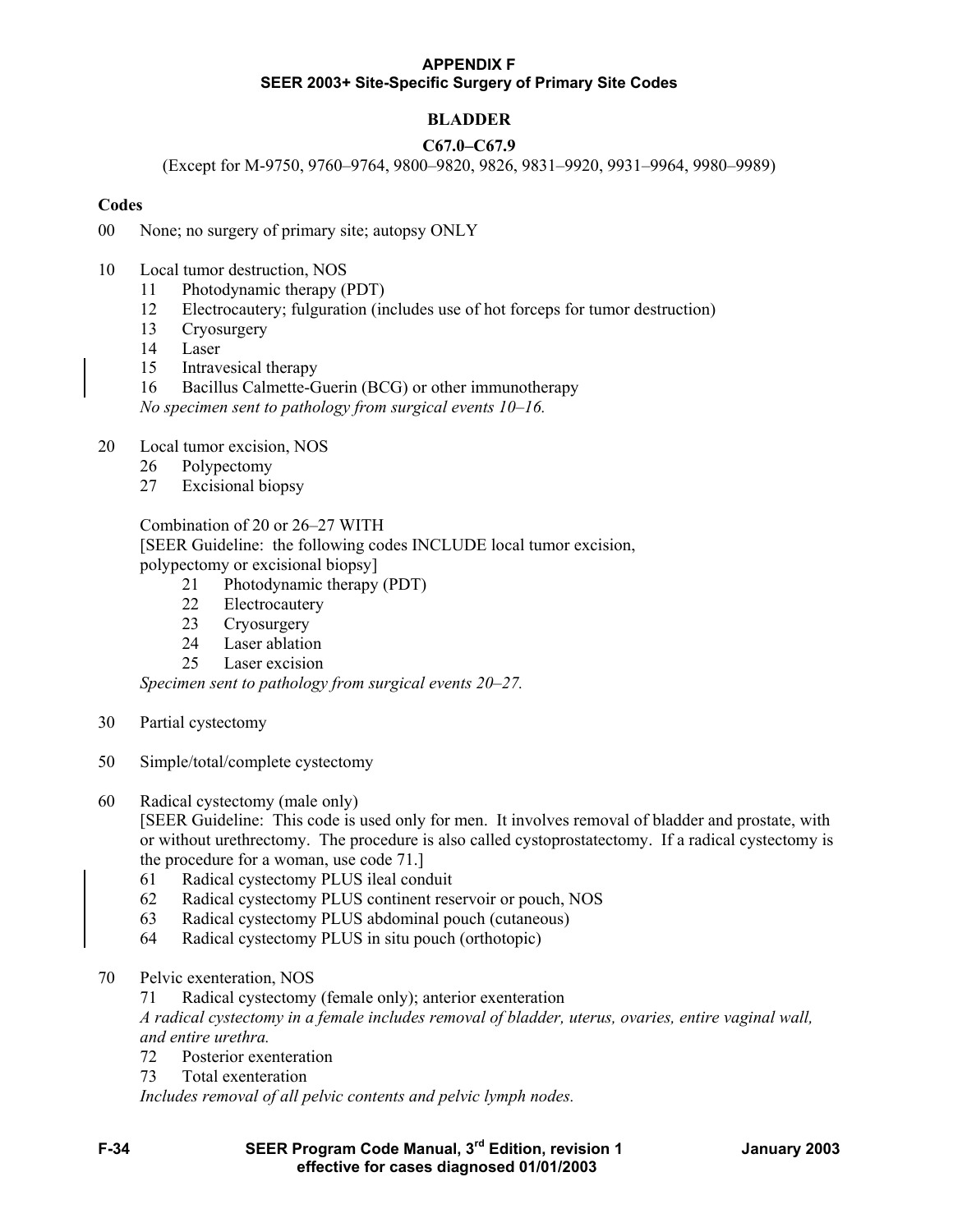## **BLADDER, continued C67.0-C67.9**

- 74 Extended exenteration *Includes pelvic blood vessels or bony pelvis.*
- 80 Cystectomy, NOS
- 90 Surgery, NOS
- 99 Unknown if surgery performed; death certificate ONLY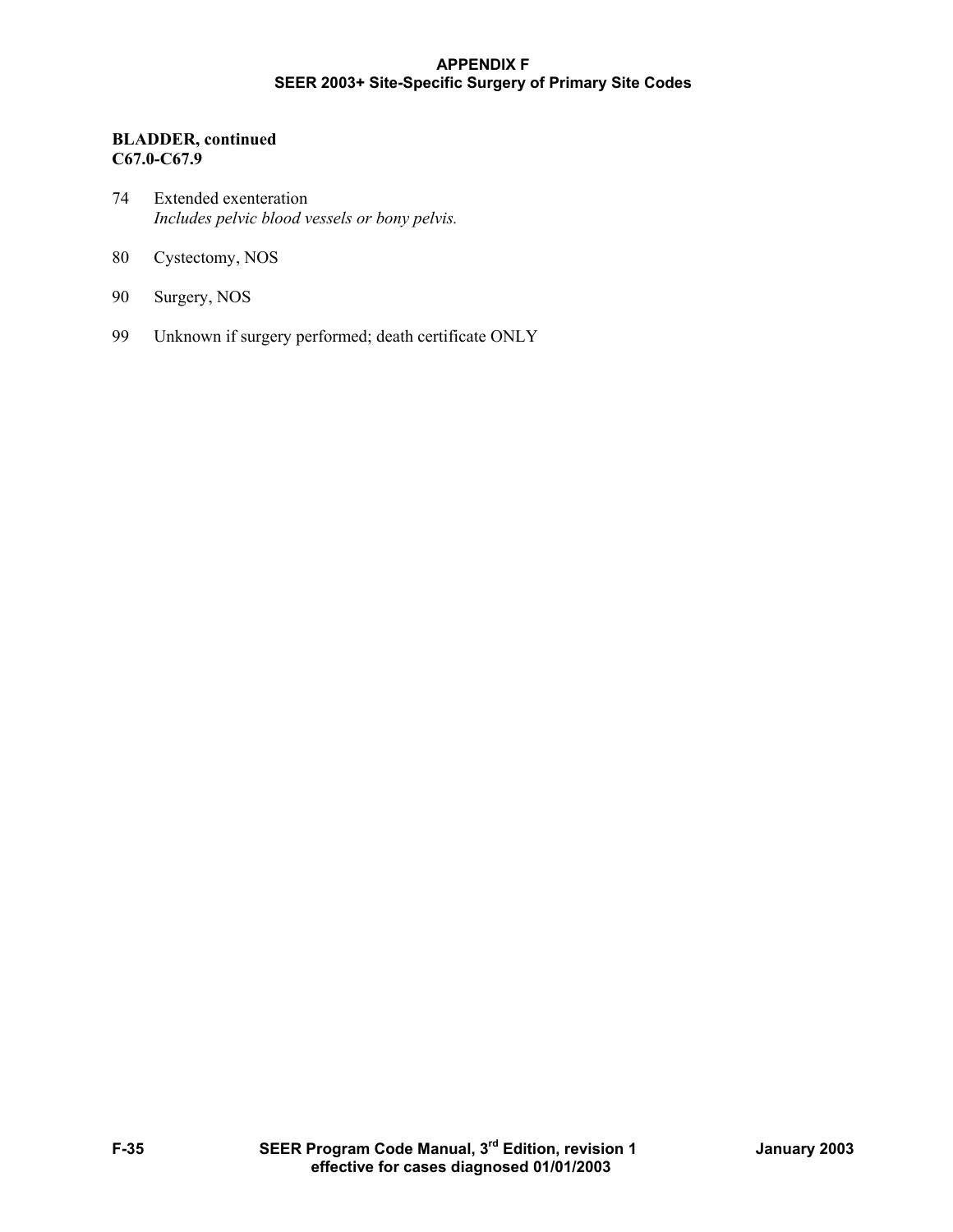#### **APPENDIX F**

#### **SEER 2003+ Site-Specific Surgery of Primary Site Codes**

#### **BRAIN [and other parts of central nervous system] Meninges C70.0-C70.9, Brain C71.0–C71.9,**

**Spinal Cord, Cranial Nerves and Other Parts of Central Nervous System C72.0–C72.9** 

(Except for M-9750, 9760–9764, 9800–9820, 9826, 9831–9920, 9931–9964, 9980–9989)

**Do not code** laminectomies for spinal cord primaries.

## **[SEER Note: Review former codes 20, 21-23 and 30.]**

## **Codes**

- 00 None; no surgery of primary site; autopsy ONLY
- 10 [Local] Tumor destruction, NOS *No specimen sent to pathology from surgical event 10.*

*Do not record stereotactic radiosurgery as tumor destruction. It should be recorded in the radiation treatment item RX Summ--Radiation.* 

- 20 Biopsy [excision] of tumor, lesion, or mass *Specimen sent to pathology from surgical event 20.*
- 40 Partial resection [NOS]
- 55 Gross total resection [formerly SEER codes 31, 32, 50, 60]
- 90 Surgery, NOS
- 99 Unknown if surgery performed; death certificate ONLY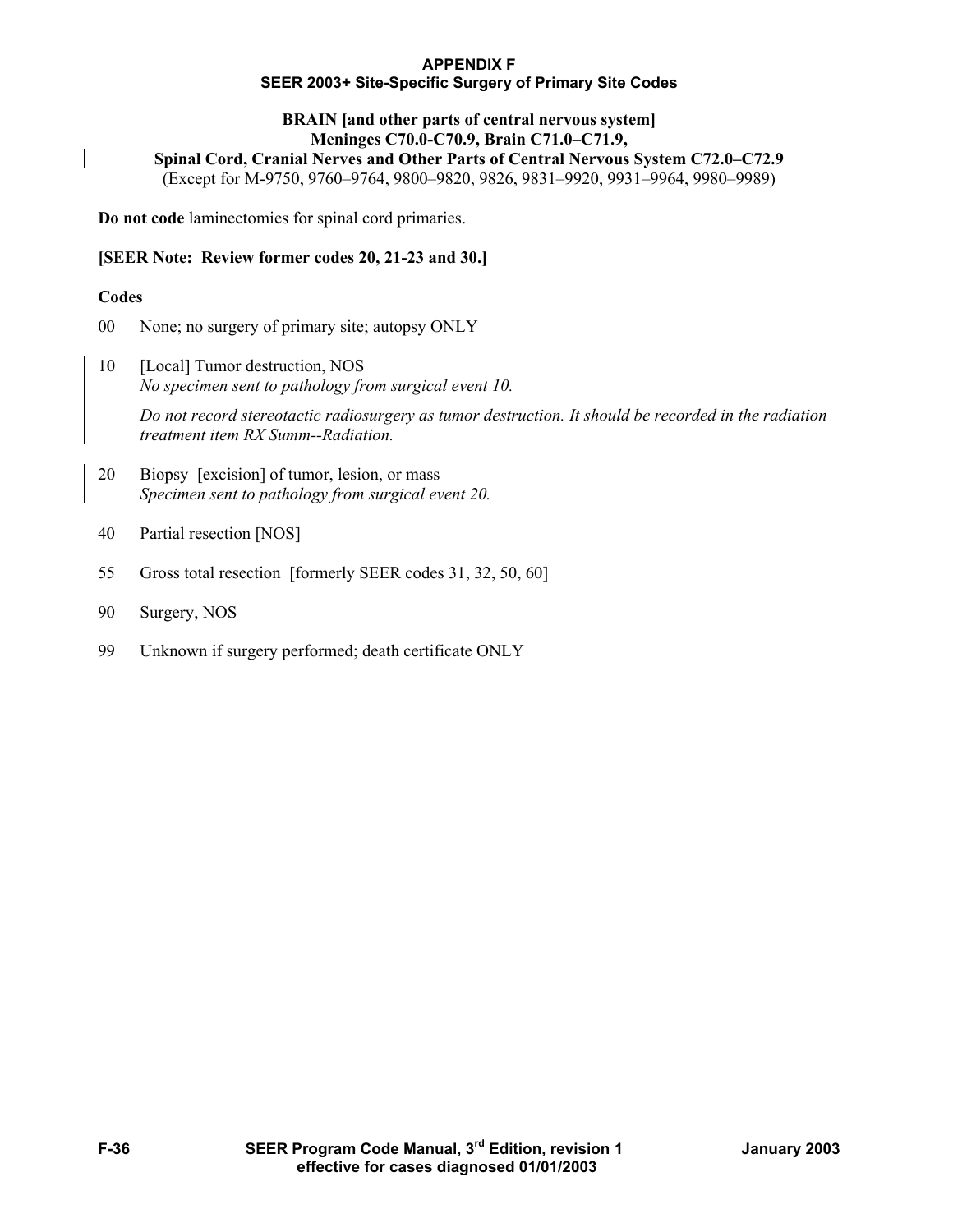## **THYROID GLAND**

#### **C73.9**

(Except for M-9750, 9760–9764, 9800–9820, 9826, 9831–9920, 9931–9964, 9980–9989)

#### **Codes**

- 00 None; no surgery of primary site; autopsy ONLY
- 13 Local tumor destruction, NOS *No specimen sent to pathology from surgical event 13.*
- 25 Removal of less than a lobe, NOS [formerly SEER code 10]
	- 26 Local surgical excision [formerly SEER code 11]
	- 27 Removal of a partial lobe ONLY [formerly SEER code 12] *Specimen sent to pathology from surgical events 25–27.*
- 20 Lobectomy and/or isthmectomy
	- 21 Lobectomy ONLY
	- 22 Isthmectomy ONLY
	- 23 Lobectomy WITH isthmus
- 30 Removal of a lobe and partial removal of the contralateral lobe
- 40 Subtotal or near total thyroidectomy
- 50 Total thyroidectomy
- 80 Thyroidectomy, NOS
- 90 Surgery, NOS
- 99 Unknown if surgery performed; death certificate ONLY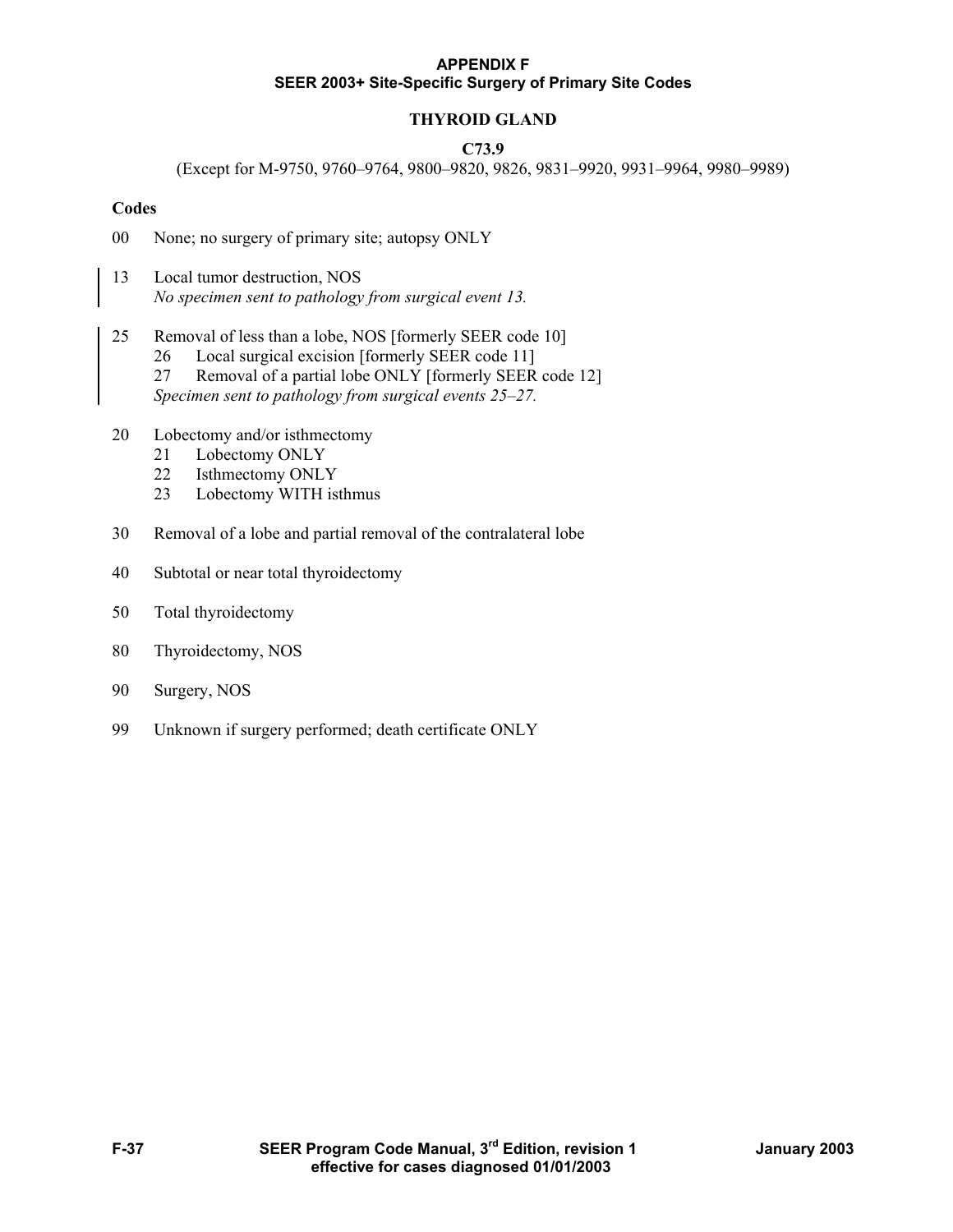# **LYMPH NODES**

## **Lymph Nodes C77.0–C77.9**

(Except for M-9750, 9760–9764, 9800–9820, 9826, 9831–9920, 9931–9964, 9980–9989)

## **Codes**

- 00 None; no surgery of primary site; autopsy ONLY
- 19 Local tumor destruction or excision, NOS [formerly SEER code 10 under spleen and lymph nodes] *Unknown whether a specimen was sent to pathology for surgical events coded to 19 (principally for cases diagnosed prior to January 1, 2003).*
- 15 Local tumor destruction, NOS *No specimen sent to pathology from surgical event 15.*
- 25 Local tumor excision, NOS *Less than a full chain, includes a lymph node biopsy.*
- 30 Lymph node dissection, NOS
	- 31 One chain
	- 32 Two or more chains
- 40 Lymph node dissection, NOS PLUS splenectomy
	- 41 One chain
	- 42 Two or more chains
- 50 Lymph node dissection, NOS and partial/total removal of adjacent organ(s)
	- 51 One chain
	- 52 Two or more chains
- 60 Lymph node dissection, NOS and partial/total removal of adjacent organ(s) PLUS splenectomy (Includes staging laparotomy for lymphoma.)
	- 61 One chain
	- 62 Two or more chains
- 90 Surgery, NOS
- 99 Unknown if surgery performed; death certificate ONLY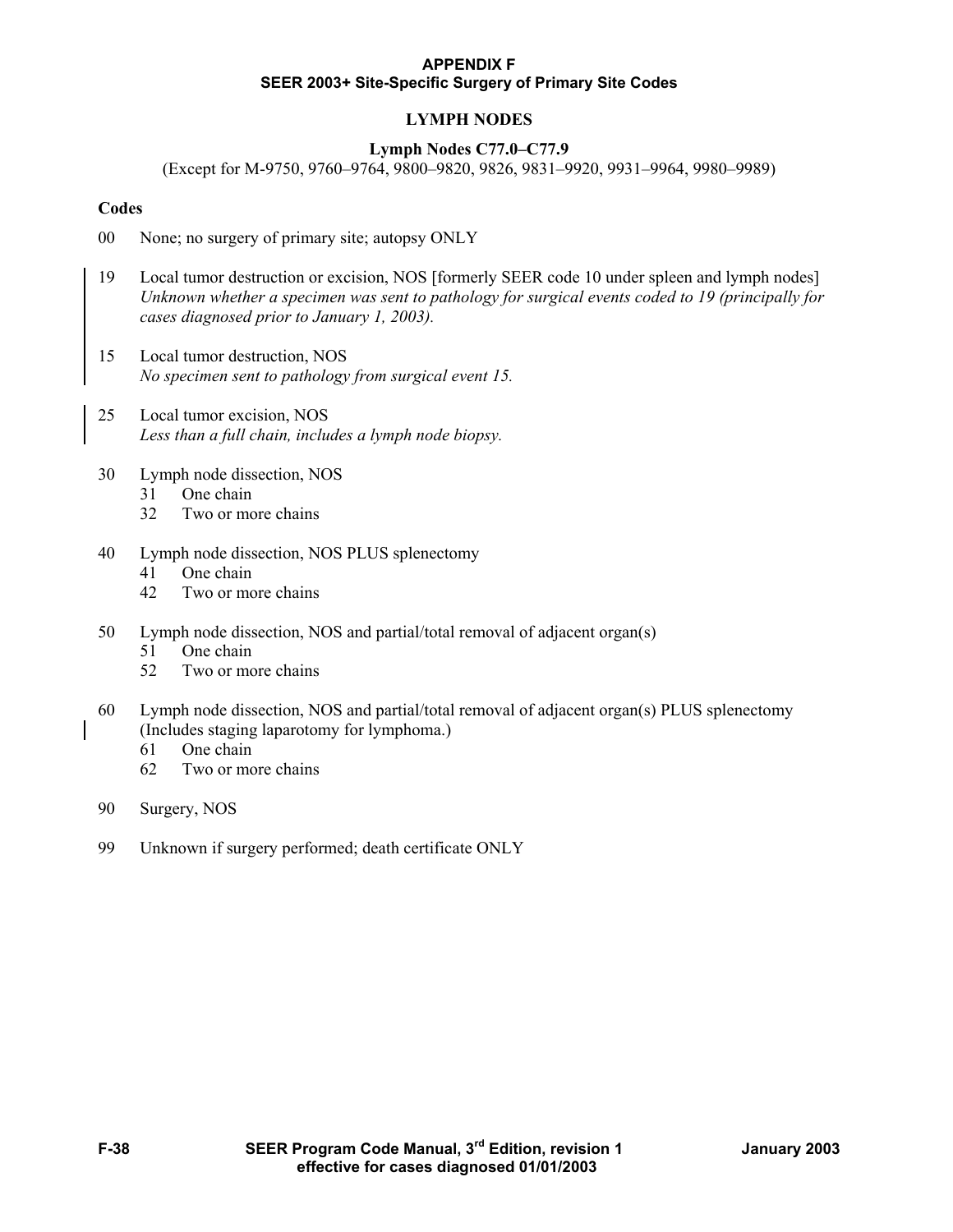# **ALL OTHER SITES**

## **C14.1–C14.8, C17.0–C17.9, C23.9, C24.0–C24.9, C26.0–C26.9, C30.0–C 30.1, C31.0–C31.9, C33.9, C37.9, C38.0–C38.8, C39.0–C39.9, C48.0–C48.8, C51.0–C51.9, C52.9, C57.0–C57.9, C58.9, C60.0–C 60.9, C63.0–C63.9, C68.0–C68.9, C69.0–C69.9, C74.0–C74.9, C75.0–C75.9**  (Except for M-9750, 9760–9764, 9800–9820, 9826, 9831–9920, 9931–9964, 9980–9989)

#### **Codes**

00 None; no surgery of primary site; autopsy ONLY

- 10 Local tumor destruction, NOS
	- 11 Photodynamic therapy (PDT)
	- 12 Electrocautery; fulguration (includes use of hot forceps for tumor destruction)
	- 13 Cryosurgery
	- 14 Laser

*No specimen sent to pathology from surgical events 10–14.* 

- 20 Local tumor excision, NOS
	- 26 Polypectomy
	- 27 Excisional biopsy

 Any combination of 20 or 26–27 WITH [SEER Guideline: the following codes INCLUDE local tumor excision, polypectomy or excisional biopsy]

- 21 Photodynamic therapy (PDT)
- 22 Electrocautery
- 23 Cryosurgery
- 24 Laser ablation
- 25 Laser excision

*Specimen sent to pathology from surgical events 20–27.* 

- 30 Simple/partial surgical removal of primary site
- 40 Total surgical removal of primary site; enucleation 41 Total enucleation (for eye surgery only)
- 50 Surgery stated to be "debulking"
- 60 Radical surgery

*Partial or total removal of the primary site WITH a resection in continuity (partial or total removal) with other organs.* 

 [SEER Guideline: in continuity with or "en bloc" means that all of the tissues were removed during the same procedure, but not necessarily in a single specimen]

- 90 Surgery, NOS
- 99 Unknown if surgery performed; death certificate ONLY